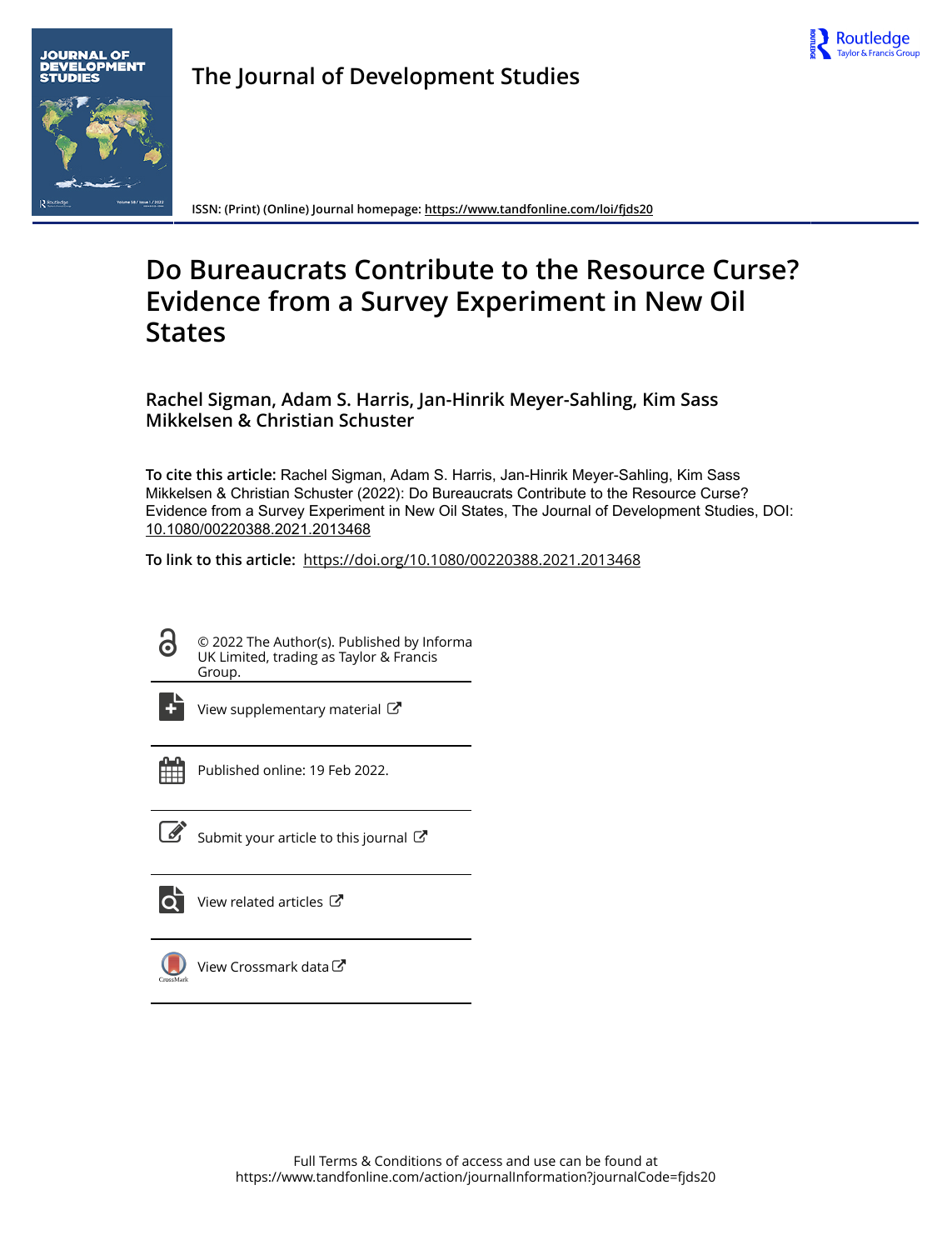# Do Bureaucrats Contribute to the Resource Curse? Evidence from a Survey Experiment in New Oil States

RACHEL SIGMAN  $\mathbf{O}^{a}$  $\mathbf{O}^{a}$  $\mathbf{O}^{a}$ [, ADAM S. HARRIS](#page-1-0)<sup>b,c</sup>, JAN-HINRIK MEYER-SAHLING<sup>[d](#page-1-1)</sup>, KIM SASS MIKKELSE[N](http://orcid.org/0000-0002-5657-245X)  $e^e$  & CHRISTIAN SCHUSTER  $e^f$  $e^f$ 

<span id="page-1-1"></span><span id="page-1-0"></span><sup>a</sup>Naval Postgraduate School, California, <sup>b</sup>University College London, England, UK, °Centre for Social Change, University of Johannesburg, South Africa, <sup>d</sup>University of Notthingham, England, UK, °Roskilde University, Denmark, <sup>f</sup>University College London, UK

*(Original version submitted April 2021; final version accepted November 2021)*

ABSTRACT *The resource curse literature argues that oil production reshapes the fiscal contract between citizens and the state: politicians become less responsive to citizen taxpayers and more likely to use public revenues for their own benefit. This paper examines whether and how bureaucrats influence this breakdown of the fiscal contract. Analysing results of a survey experiment conducted with government employees in Ghana and Uganda, we find that, when primed to think about oil revenue, bureaucrats do not generally express attitudes indicating that they contribute to the resource curse. Although oil revenue does lead some Ghanaian bureaucrats to become less interested in responding to taxpayers, this finding does not operate as predicted, i.e. by bureaucrats expressing greater partiality towards the ruling elite. Instead, we attribute this outcome to 'disgruntled employees' – political outsiders with low salaries – who, unlikely to benefit from oil revenue, become disaffected from citizen service. The results shed new light on processes through which resource extraction changes state institutions.*

**KEYWORDS:** Resource curse; Africa; bureaucrats; accountability

## **1. Introduction**

<span id="page-1-2"></span>In her pioneering research on oil-producing states, Terry Karl observed that 'oil wealth molds institutions more dramatically than development specialists ever imagined' (Karl, [1999,](#page-16-0) p. 34). Since then, a large body of scholarship on the politics of the resource curse has shown that natural resource revenues undermine the fiscal contract between state and society: the ruling elite become less responsive to taxpayers and more responsive to foreign actors in the natural resource sector. Exactly how these changes take hold – and which actors contribute to them – however, remains under-theorised. Although much of the literature focuses on rent-seizing politicians, rulers often depend on agents, such as political allies, military personnel, or bureaucrats, to aid them in the construction of rentier states.

This is an Open Access article distributed under the terms of the Creative Commons Attribution-NonCommercial-NoDerivatives License (http://creativecommons.org/licenses/by-nc-nd/4.0/), which permits non-commercial re-use, distribution, and reproduction in any medium, provided the original work is properly cited, and is not altered, transformed, or built upon in any way.

*Correspondence Address*: Adam S. Harris, University College London, Department of Political Science, 29/30 Tavistock Square, London, UK, WC1H 9QU. Email: adam.s.harris@ucl.ac.uk

Supplementary Materials are available for this article which can be accessed via the online version of this journal available at <https://doi.org/10.1080/00220388.2021.2013468>.

<sup>© 2022</sup> The Author(s). Published by Informa UK Limited, trading as Taylor & Francis Group.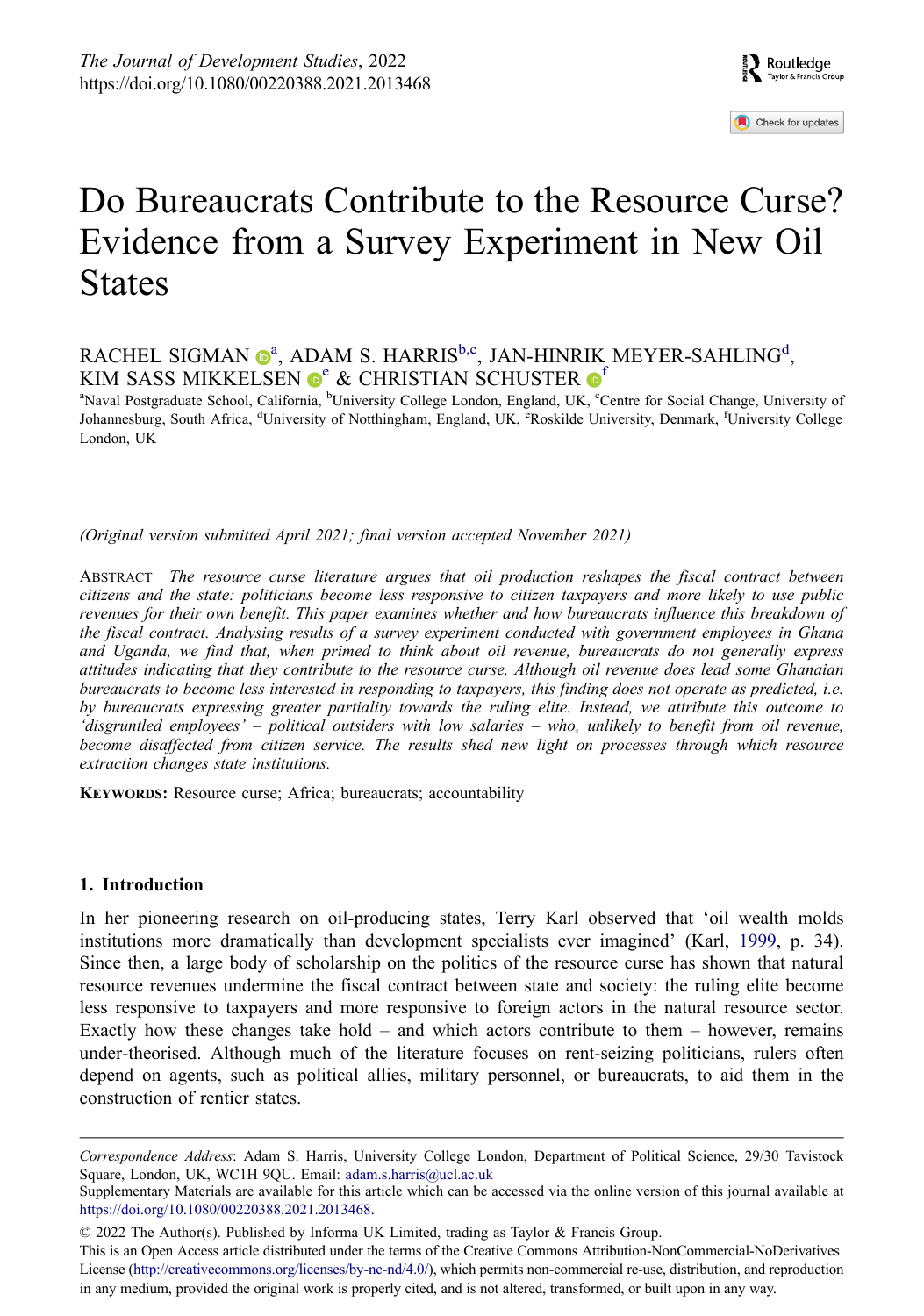#### 2 *R. Sigman et al.*

<span id="page-2-4"></span><span id="page-2-2"></span>Building on recent advances in micro-level studies of the resource curse (Cappelen, Fjeldstad, Mmari, Sjursen, & Tungodden, [2018](#page-16-1); de La Cuesta, Milner, Nielson, & Knack, [2019](#page-16-2); Harris et al [2020;](#page-16-3) Paler, [2013;](#page-17-0) Springman, Grossman, & Pierskalla, [2020;](#page-17-1) Sandefur, Birdsall, Fishkin, & Moyo, [2020\)](#page-17-2), this study examines whether and how bureaucratic officials – those responsible for the day-today business of the state – contribute to resource-induced changes in the fiscal contract. We investigate bureaucrats' responses to new or expanding resource revenues in a pre-registered survey experiment conducted with over 3,000 central government employees in Ghana and Uganda – two countries with relatively recent oil discoveries.<sup>1</sup> The experiment randomly assigns bureaucrats to receive information about an increase in government oil revenue, then follows with questions that ask respondents to rate their level of agreement with statements relating to 1) the importance of responding to taxpayers, 2) the political use of government revenue, and 3) the acceptability of using state resources for personal benefit. Although the experiment probes attitudes and not actual behaviour, we provide suggestive evidence that survey participants' attitudes are correlated with relevant behaviour and that bureaucrats in these contexts have the power to impact broader actions of the ruling elite.

Overall, the findings suggest that bureaucrats in these contexts are not particularly likely to express attitudes indicating that they contribute to the resource curse. In Uganda, we find no evidence that learning of new oil revenue induces bureaucrats to express preferences that would undermine the state-taxpayer fiscal contract. In Ghana, we find that in only one of the three attitudinal questions – the importance of responding to taxpayers – do bureaucrats respond to the oil prime in ways reflective of the resource curse. This finding, however, does not operate through those partial to the incumbent political leadership, as we had expected: among the Ghanaian bureaucrats surveyed, we find clear evidence that those who have lower salaries and lack political connections are more sensitive to the oil revenue treatment. We interpret this finding as evidence that changes in government responsiveness to taxpayers is driven in part by 'disgruntled' state employees who, unlikely to benefit from revenue windfalls, become disaffected from public and taxpayer service. This result suggests that the literature's conventional focus on rent-seizing rulers and severed tax linkages may be misguided, emphasising instead the roles of political outsiders and distributional concerns in undermining the fiscal contract in oil-producing states.

The paper sheds new light on the processes underlying the resource curse in contexts of new or expanding resource revenues and points to fruitful areas for future research. Specifically, the findings suggest that bureaucrats would not easily or willingly engage in the political spending and corrupt activities commonly associated with the resource curse. Such knowledge helps both academics and practitioners to better understand which types of actors are more or less likely to advance – or resist – changes to the fiscal contract that frequently co-occur with resource extraction.

We begin with a theoretical discussion about the potential roles of bureaucrats in facilitating the resource curse. We then provide a brief overview of oil management in Ghana and Uganda, followed by a description of the survey experiment design and the analysis In [Section 5,](#page-9-0) we present the overall findings for each of the three hypotheses and, in [Section 6](#page-11-0), we test for differences in treatment effects across subgroups of bureaucrats. We conclude with a discussion of the results as well as a call for more investigation of the processes through which the introduction of oil revenue brings about institutional change.

### <span id="page-2-0"></span>**2. Resource revenue, bureaucrats, and the fiscal contract**

<span id="page-2-3"></span><span id="page-2-1"></span>As resource-exporting states receive larger and larger proportions of their revenue from external rents, they become less reliant on – and less accountable to – the taxpaying population. Heightened reliance on resource revenue undermines the implicit 'fiscal contract' involved in taxation, whereby the ruling elite respond to taxpayer demands in order to maintain power and secure future revenues (Bates and Lien [1985](#page-16-4), e.g.). Rulers in the resulting 'rentier' states spend state revenue in ways that privilege their political or personal interests over those of the public.<sup>2</sup> They become reluctant to 'use scarce administrative resources to promote broad economic development' (Moore, [2004](#page-17-3), p. 306) and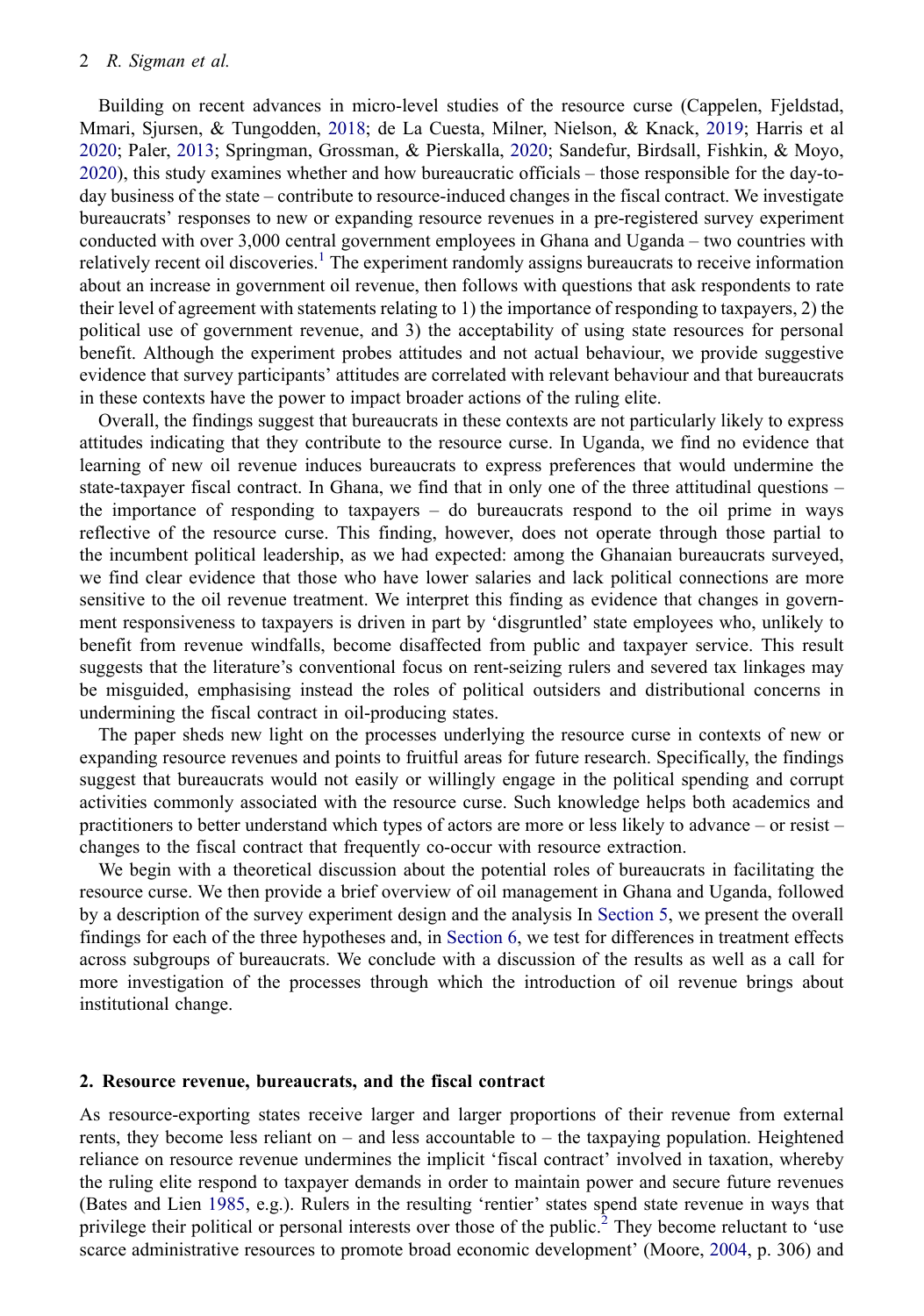<span id="page-3-13"></span><span id="page-3-11"></span><span id="page-3-1"></span>favour a range of policies based on short-term consumption and patronage over longer-term public investments (Anderson, [1987;](#page-16-5) Mahdavy, [1970;](#page-16-6) Ross, [2001a,](#page-17-4) [2012](#page-17-5); Sachs & Warner, [2001](#page-17-6)). These spending practices help leaders to entrench their power by buying off political opponents and/or building the coercive force necessary to repress political rivals (Ross, [2001a](#page-17-4); Wantchekon, [2002;](#page-17-7) Wright, Frantz, & Geddes, [2015\)](#page-17-8). Both large-N cross-national studies (e.g. Andersen, Johannesen, Dreyer Lassen, & Paltseva, [2013;](#page-16-7) Jensen & Wantchekon, [2004](#page-16-8); Morrison, [2009](#page-17-9); Ramsay, [2011\)](#page-17-10) and case studies (e.g. Chaudhry, [1997](#page-16-9); Karl, [1997](#page-16-10); Lewis, [2009](#page-16-11); Saylor, [2014;](#page-17-11) Yates, [1996](#page-17-12)) have extensively documented these resource-induced changes in relationships between the ruling elite and taxpayers.

<span id="page-3-7"></span><span id="page-3-5"></span><span id="page-3-4"></span><span id="page-3-0"></span>There is considerably less knowledge, however, about when and how the fiscal contract is weakened and which types of actors, beyond the political elite, help to drive these processes forward. In Angola, for example, leaders rely on parallel state structures, closely tied to the ruling party, that simultaneously administer oil production, manage revenues, and serve political interests (Croese, [2017;](#page-16-12) De Oliveira, [2015\)](#page-16-13). In other cases, the military has gained prominence as a key ruling agent in petro-states, such as in Venezuela and in Nigeria in the 1960s and 1970s (Panter-Brick, [1978](#page-17-13)). In still other cases, bureaucrats are likely to occupy central roles in processes of rentierization because they manage the distribution of mining permits, resource rents, or both (Ross, [2001b\)](#page-17-14).

<span id="page-3-10"></span><span id="page-3-8"></span>We focus in particular on the roles of bureaucrats in shaping or re-shaping the fiscal contract in new oil-producing states. Bureaucrats are potentially important arbiters of the resource curse because they often have significant discretion to directly impact the day-to-day implementation of government programmes (Lipsky, [1980](#page-16-14); Pressman & Wildavsky, [1984\)](#page-17-15). If, like politicians, revenue windfalls induce bureaucrats to adopt attitudes and behaviours that privilege their own interests over those of the public, they may serve as autonomous actors undermining the state-taxpayer fiscal contract. Like politicians, bureaucratic officials may become less interested in serving taxpayers and more interested in engaging in activities to capture resource rents to advance their own personal, political, or career interests. As Mahdavy warned, 'the temptations for a government bureaucracy to turn into a rentier class with its own independent source of income are considerable' (Mahdavy, [1970](#page-16-6), p. 467).

<span id="page-3-12"></span><span id="page-3-9"></span><span id="page-3-6"></span>Bureaucrats may also contribute to the resource curse by serving as willing agents of political principals seeking to construct rentier states. In the midst of oil booms in Venezuela, for example, President Carlos Andrés Pérez sought to centralise and consolidate control over the bureaucracy, thus incentivising bureaucrats to comply with presidential spending directives (Karl, [1997,](#page-16-10) p. 90). In the Philippines, Ferdinand Marcos seized control of the agency responsible for timber licences, entrusting only his hand-picked associate to grant licences (Ross, [2001b](#page-17-14), p. 76). Whether bureaucrats respond to these political changes by serving as willing agents of the ruling elite or resisting rulers' political agendas holds important implications for the broader development of the resource curse. $3$ 

#### *2.1. Bureaucratic responses to resource revenue*

<span id="page-3-3"></span><span id="page-3-2"></span>Drawing on the extant literature, we hypothesise three ways in which bureaucrats' preferences may change in response to new or expanded resource revenue. First, if bureaucrats observe that resource revenue displaces tax as a key source of government revenue, and the operations of government are less reliant on taxpayers; bureaucrats' incentives to respond to taxpayer demands will decrease. Bureaucrats will come to feel that taxpayer response is less important than servicing foreign buyers or political superiors who seize control of rents. Likewise, political superiors may lessen the extent to which they monitor and sanction bureaucrats who are not providing adequate services to citizens. Additionally, to the extent that oil is associated with lower levels of bureaucratic resources to collect taxes or serve the public (Chaudhry, [1997\)](#page-16-9), it can undermine bureaucrats' motivations and abilities to serve citizens (Bakker, [2015](#page-16-15); Dasgupta & Kapur, [2020\)](#page-16-16). This leads us to our first hypothesis regarding bureaucrats attitudes towards *responding to taxpayers*: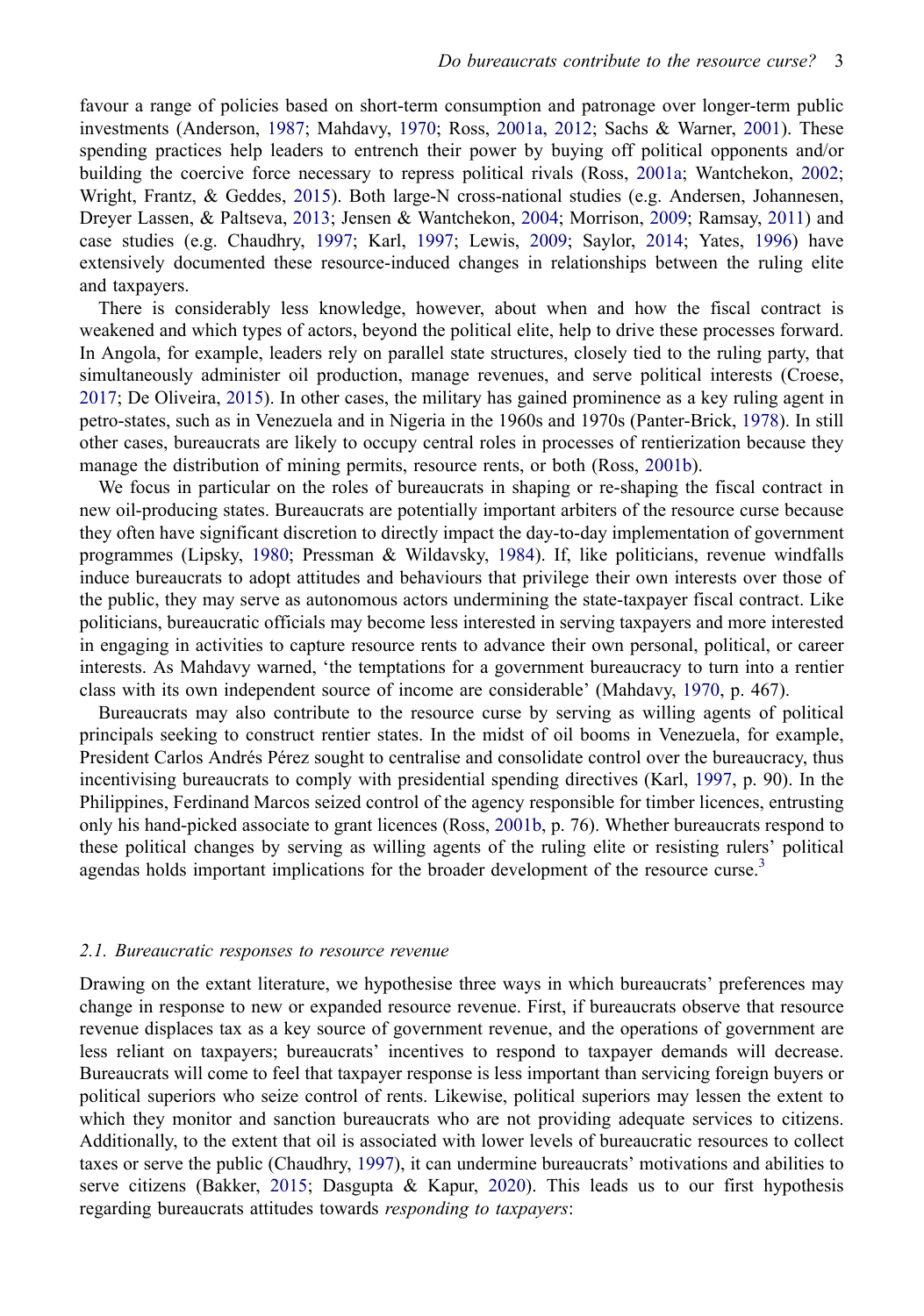#### 4 *R. Sigman et al.*

**Hypothesis 1**. *When civil servants learn of increased revenue from oil, they become less willing to respond to taxpayer demands for services.* 

Second, bureaucratic officials could contribute to the politicisation of the state apparatus. As the aforementioned examples from Venezuela and Indonesia suggest, politicians in rentier states are likely to use the bureaucracy – particularly those agencies that administer resource extraction and execute spending – to seize control of resource rents and use them for political advantage. Bureaucrats may respond to these pressures by themselves becoming more willing to serve and support the ruling elite in in order to advance in their careers or to gain access to the expanding reservoir of rents. This leads us to a second hypothesis about bureaucratic support for political spending:

**Hypothesis 2**. *When civil servants learn of increased revenue from oil, they will demonstrate greater levels of acceptance for spending in politically-supportive districts.* 

<span id="page-4-6"></span><span id="page-4-4"></span><span id="page-4-3"></span><span id="page-4-2"></span>Third, resource extraction could make bureaucrats more willing to use of public resources for their own private benefit. A number of studies link resource extraction and monetary surpluses to higher levels of government corruption (e.g. Knutsen, Kotsadam, Olsen, & Wig, [2017;](#page-16-17) Leite & Weidmann, [1999;](#page-16-18) Robinson, Torvik, & Verdier, [2006](#page-17-16); Ross, [2015](#page-17-17); Sala-i Martin & Subramanian, [2013](#page-17-18)). In Saudi Arabia, for example, oil revenue drove fragmentation of the bureaucracy in ways that loosened constraints on bureaucrats' use of their positions for personal benefit (Hertog, [2010](#page-16-19); Mishra, [2006](#page-16-20)).<sup>4</sup> Additionally, corruption itself may serve as a self-fulfiling prophecy (Corbacho, Gingerich, Oliveros, & Ruiz-Vega, [2016](#page-16-21)). Just as citizens are likely to see resource extraction leading to more corruption (Cappelen et al., [2018;](#page-16-1) Vicente, [2010\)](#page-17-19), bureaucrats could also become more willing to either overlook corrupt behaviour or engage in it themselves because of the increased scale on which they expect it to occur. Since oil, in particular, comes with the expectation among state officials that future revenues will grow in perpetuity (Mahdavy, [1970\)](#page-16-6), bureaucrats would come to feel that small diversions of resources for personal use would not seriously harm the public. We therefore propose a third hypothesis about private benefit:

<span id="page-4-7"></span>**Hypothesis 3**. *When civil servants learn of increased revenue from oil, they become more permissive of private benefits from state finances.* 

## <span id="page-4-0"></span>*2.2. Who is susceptible to the resource curse?*

Beyond these general expectations, we also hypothesise that some types of bureaucrats are more likely to adopt attitudes that contribute to the resource course. First, we expect that those who are better educated and have a longer history of public service should be *less* impacted by an increase in oil revenue. The logic here is that individuals with such characteristics are more likely to act autonomously from changes in the political, social, or economic environment (Carboni, [2010](#page-16-22)) and in line with ethical standards and public service values (Perry & Hondeghem, [2008\)](#page-17-20).

<span id="page-4-5"></span><span id="page-4-1"></span>Although longer tenures of service would make bureaucrats less susceptible to the impacts of oil revenue, we hypothesise that those occupying higher-level positions are *more* likely to be affected because they are more involved in budgets and spending decisions. Higher-level employees are also subject to more direct pressures from the ruling elite, serving as another channel through which they could be impacted by oil revenue.

Partisanship may also play a key role. We expect that bureaucrats aligned with the ruling party will be more likely to adopt attitudes that undermine the fiscal contract because they will have greater access to rents and stronger expectations of personal gains that flow from their connections to the party.

Finally, we hypothesise that bureaucrats in organisations that manage oil revenue are also more likely to adopt attitudes consistent with the resource curse expectations. Although, theoretically, oil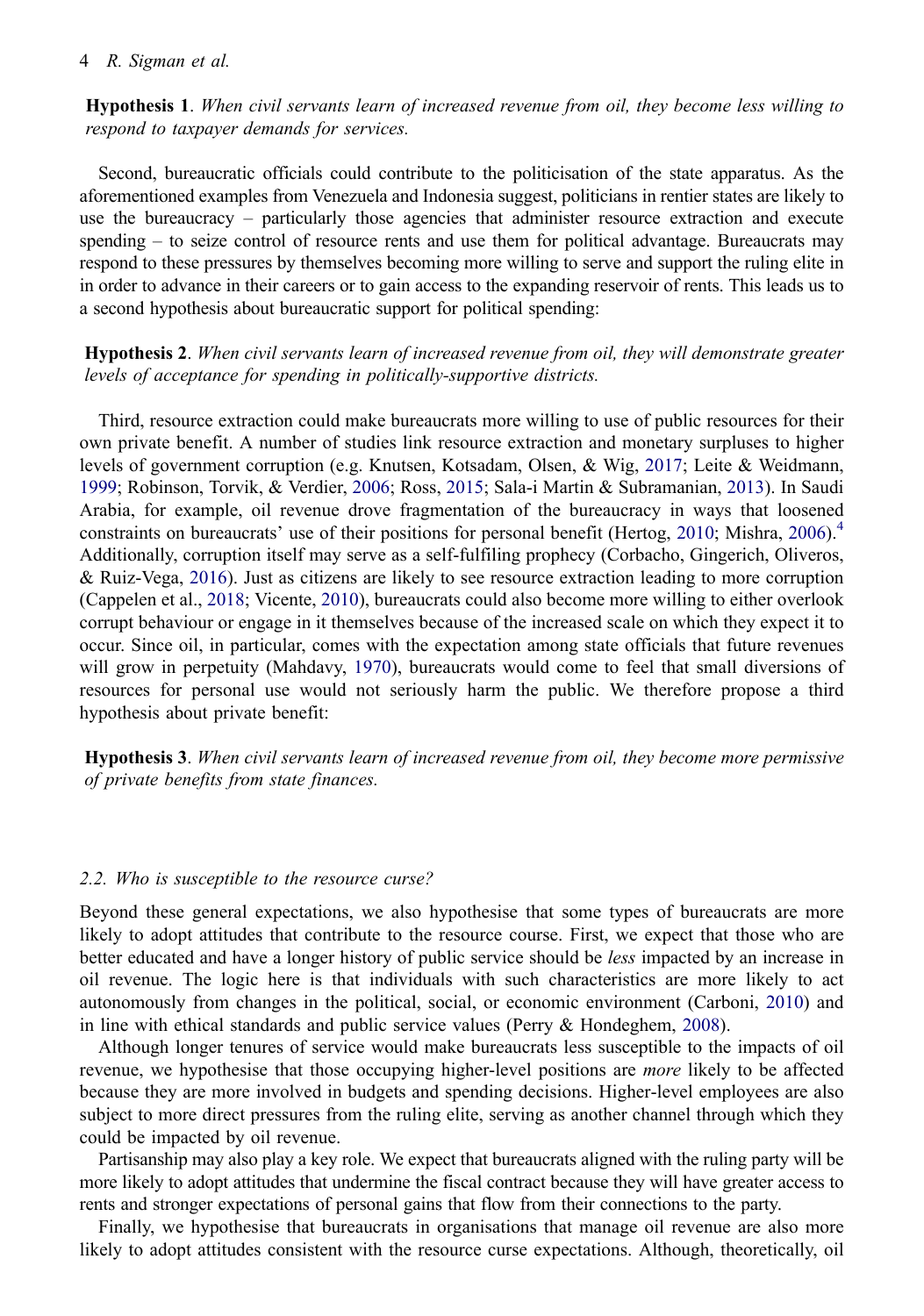<span id="page-5-0"></span>

| Subgroup                 | Hypothesised Effect                                                                                                 |  |  |  |  |
|--------------------------|---------------------------------------------------------------------------------------------------------------------|--|--|--|--|
| Years in Service         | Those with longer tenure should be <i>less</i> sensitive to new oil revenue                                         |  |  |  |  |
| Education level          | Employees with higher education levels should be less should be less sensitive to new<br>revenue                    |  |  |  |  |
| Position/Grade           | Higher-level employees should be <i>more</i> senstive to new oil revenue                                            |  |  |  |  |
| Political<br>Affiliation | Ruling party supporters should be <i>more</i> sensitive to new oil revenue                                          |  |  |  |  |
| Organization<br>Revenue  | Employees in organisations that plausibly receive oil revenue should be <i>more</i> sensitive to<br>new oil revenue |  |  |  |  |

**Table 1.** Subgroup hypotheses

revenue could have impacts throughout the entire bureaucracy, we expect those working in oil-related sectors to be more strongly impacted by potential increases in oil revenue. All subgroup hypotheses are summarised in [Table 1](#page-5-0). [5](#page-14-4)

## **3. Oil and the bureaucracy in Ghana and Uganda**

The context for our study is Ghana and Uganda – two countries with relatively recent oil discoveries. Ghana began producing and exporting oil from its offshore deposits in 2010. In the three years prior to the study, petroleum receipts constituted an average of 7 per cent of Ghana's domestic revenue (Government of Ghana 2016). In Uganda, oil was discovered onshore in 2006, but production has not yet begun. Once operational, Uganda's oil production is expected to yield amounts that would constitute upwards of 30 per cent of government revenue (additional revenue statistics are provided in [Section 4.2](#page-7-0) below). Despite these differences in the types of deposits and timing of oil production, the two countries are, together, largely representative of African countries with new oil and gas discoveries in terms of their political institutions, economic wealth, and demographics. They have been studied jointly in a number of recent projects examining natural resource management and its impacts in new oil states (de La Cuesta et al., [2019;](#page-16-2) Hickey, Abdulai, Izama, & Mohan, [2015](#page-16-23)).

<span id="page-5-2"></span>Importantly, both governments primarily manage oil through the existing bureaucracy: bureaucrats are involved in the management of oil revenue (Ghana) and pre-oil production decision-making (Uganda). In Ghana, the Petroleum Management and Revenue Act (2011, updated in 2015), calls for an Annual Budget Funding Amount (ABFA) that is allocated to the government budget with Parliamentary approval. Up to this point, the ABFA has funded road, education, health, agriculture and communications projects, which suggests that a broad set of bureaucrats/ministries have engaged with oil revenue via these projects. $6$  These spending priorities are included in agency budgets published as part of the Ministry of Finance's annual budget statements.

In Uganda, the Oil and Gas Revenue Management Policy of 2012 outlines a similar system. The Ugandan Revenue Authority, in collaboration with 'other relevant technical departments under the Ministry responsible for Energy' will administer the collection and administration of government revenues from oil and gas activities. Like in Ghana, an 'Annual Budget Funding Amount' will be transferred to the consolidated fund in the government budget and later allocated to ministries, departments, and agencies (Government of Uganda, [2012,](#page-16-24) pp. 30–31).

<span id="page-5-1"></span>In both countries, the developing oil sectors have generated significant attention in the media and throughout government. In Ghana the terms of the government's contract with Kosmos Energy, the U.S. based company that discovered Ghana's offshore deposits, became a major campaign issue in the 2012 election. Both the Ghanaian government and major donors like the World Bank have convened numerous conferences and workshops about oil revenue management, and there has been significant consultation with civil society groups on such issues. In Uganda, the sheer size of discoveries have generated significant attention from the media, civil society, and, in some cases, members of parliament (Paler et al., [2020](#page-17-1)). Oil in Uganda has also come with significant investments in related infrastructure, such as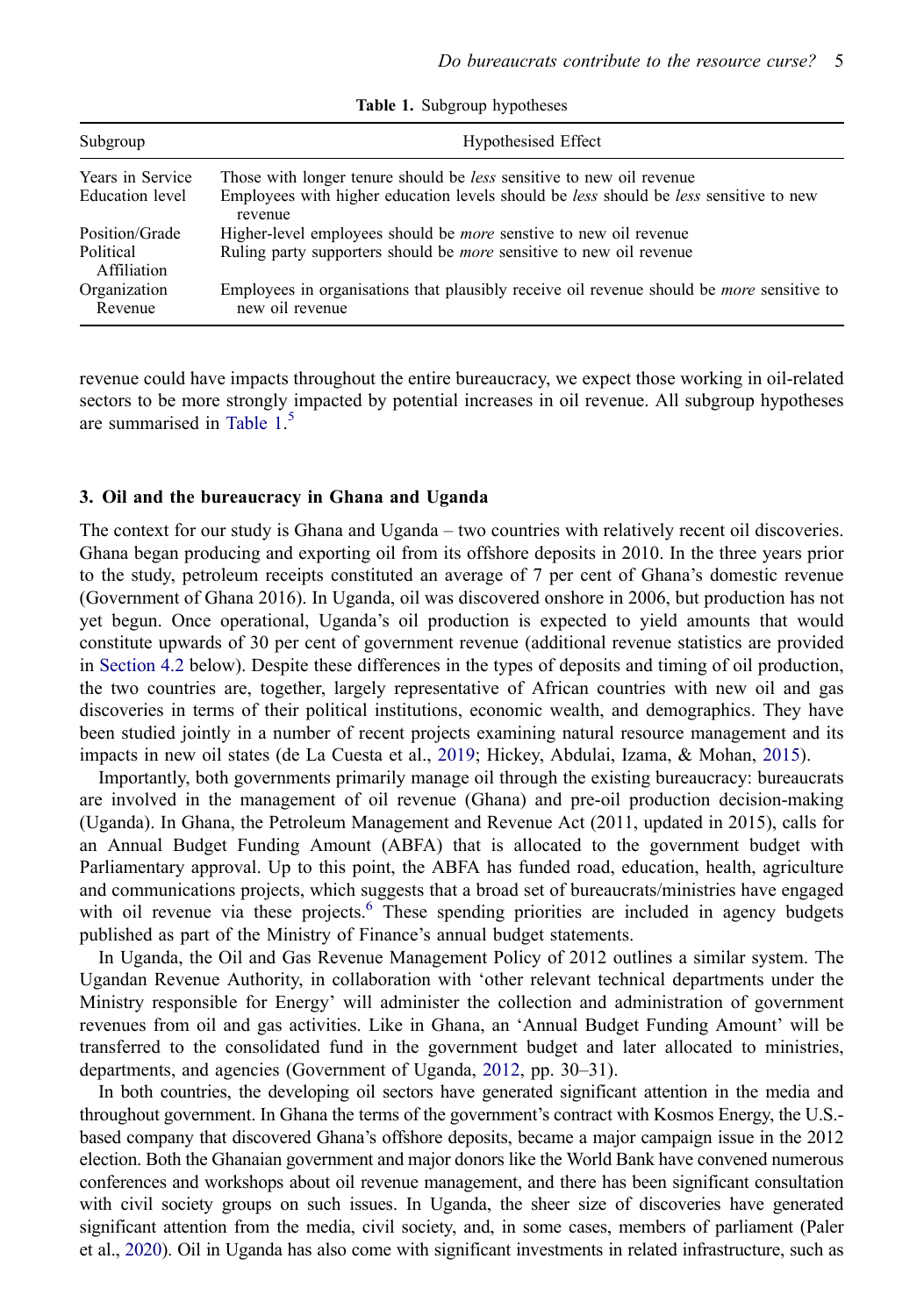railways and pipelines connecting Uganda's oil regions to coastal ports. Not only have these projects sustained media coverage of Uganda's nascent oil industry, but they also suggest that bureaucrats across different government sectors are likely to be involved in oil-related projects. In short, regardless of whether or not bureaucrats have direct experience with the oil sector or its profits, they are, in both countries, likely to have formed expectations regarding the potential uses and impacts of oil revenue.<sup>[7](#page-15-1)</sup>

### **4. Research design**

The study involves a survey experiment conducted with employees of central government agencies in Accra and Kampala, the capital cities of Ghana and Uganda respectively. The survey experiment primes bureaucrats to think about oil revenue then assesses their attitudes towards the three underlying elements of the fiscal contract. Following standard survey experiment design, the attitudinal questions are asked directly following the oil revenue prime, which helps to ensure that other survey content is not driving the results. This method facilitates a potential causal interpretation of the results with regards to the salience of oil revenue in bureaucrats' preferences towards taxpayer response, ruling party spending strategies, and private use of state resources. Second, the method provides a means to establish the exogeneity of oil revenue at the individual level. Additionally, the survey allows us to gather key data for bureaucrats in Africa, a population for which studies have so far provided limited systematic data, and provide a starting point for future studies interested in studying the institutional progression of the resource curse.

<span id="page-6-3"></span><span id="page-6-2"></span><span id="page-6-0"></span>Of course, the experimental design captures only attitudes, not actual behaviour. Studying the attitudes of bureaucrats is, however, important in its own right. There is abundant evidence that public servants who are principally motivated by personal or political gain, or do not embrace impartiality towards political or social groups, are more likely to engage in unethical behaviour and are less likely to perform well in their jobs (Bellé, [2013](#page-16-25); Pinder, [2014;](#page-17-21) Rothstein & Teorell, [2008\)](#page-17-22). Higher levels of motivation to perform service to the public, moreover, are associated employees' job satisfaction and work effort (Lyons, Duxbury, & Higgins, [2006;](#page-16-26) Mostafa, Gould-Williams, & Bottomley, [2015](#page-17-23)). Thus, if oil revenue causes bureaucrats to become less eager to serve taxpayers, more subservient to politicians, or more interested in serving their private interests, their performance of government agencies is likely to suffer. Moreover, the attitudinal outcomes may suggest, but do not necessarily imply, that an individual would act in accordance with their stated opinion. In behavioural experiments we conducted as part of the broader survey project (not related specifically to the oil experiment), we find a strong correlation between responses to direct survey questions and behavioural outcomes (see Section I in the supplementary material for this analysis). Additionally, recent studies from African contexts, including Ghana, suggest that at least some bureaucrats have considerable discretion in their ability to shape political and policy outcomes (e.g. Brass, Schon, Baldwin, & MacLean, [2020;](#page-16-27) Rasul et al., [2021\)](#page-17-24).<sup>[8](#page-15-2)</sup> In the resources sector, in particular, it is not only elites who shape political and economic outcomes associated with natural resource extraction (Steinberg, [2019\)](#page-17-25). In short, there are good reasons to believe that the attitudes of bureaucrats studied in this paper would, at times, translate into meaningful action that is independent of ruling party pressure and that these actions would have implications for the broader development of the resource curse.

# <span id="page-6-4"></span><span id="page-6-1"></span>*4.1. Survey sample and demographics*

The survey was conducted in the two countries in 2017 with central government employees whose primary work location is in the capital city of each country. The sample excluded both local government employees and 'street-level' bureaucrats such as teachers, nurses, doctors, bus drivers, and police. To ensure a diverse sample, we recruited employees from multiple entry points across a range of organisations, functions, levels of employment, and, where relevant, contract-types. The sample is based primarily on access and convenience.<sup>[9](#page-15-3)</sup> We reached 1,641 bureaucrats from a total of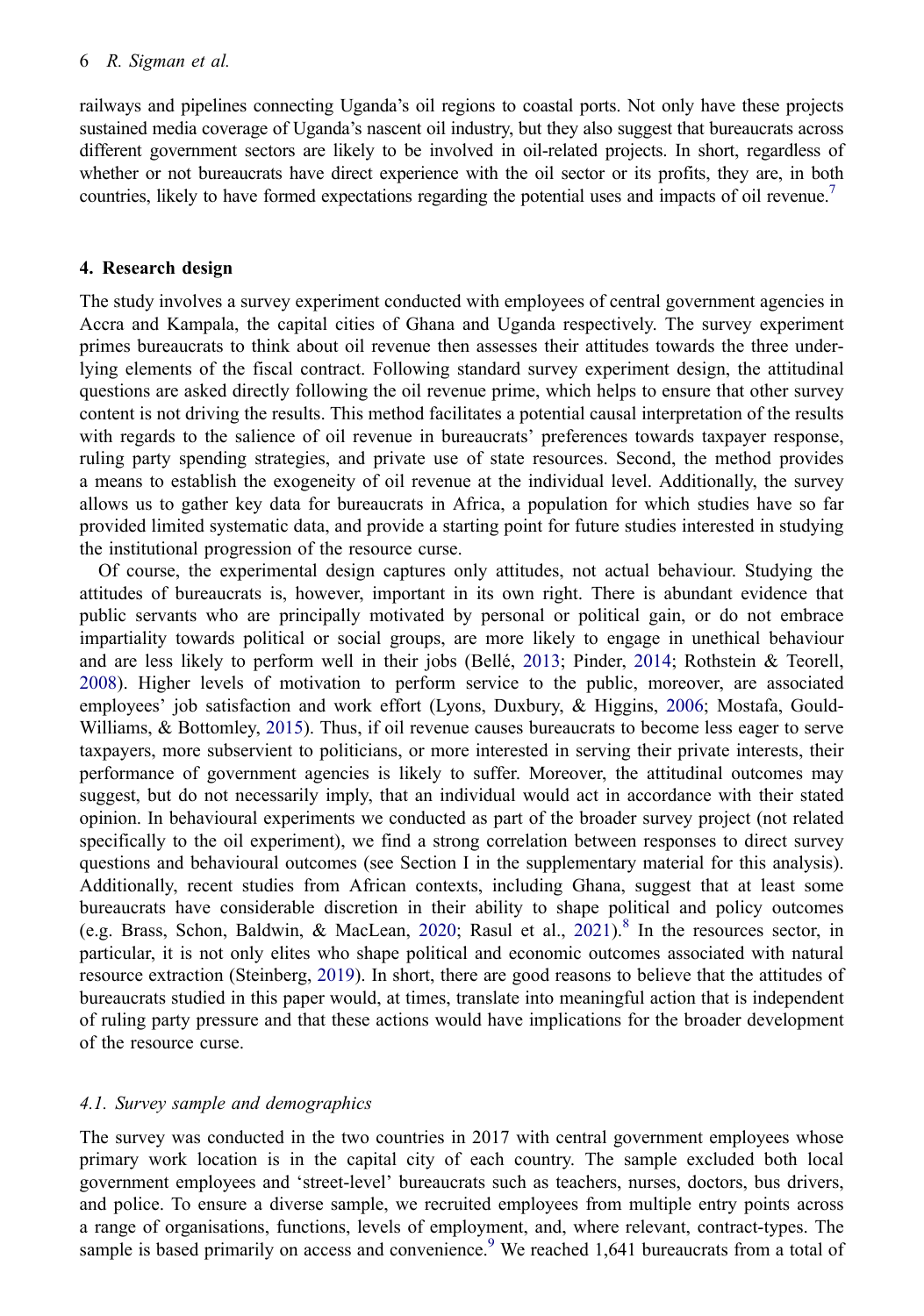<span id="page-7-1"></span>

|                                          | Ghana    | Uganda   |
|------------------------------------------|----------|----------|
| Number of Respondents                    | 1641     | 1537     |
| % Female                                 | 46.9%    | $45.0\%$ |
| % with Bachelors degree or higher        | $80.1\%$ | 85.2%    |
| Average Years of Service                 | 10.9     | 10.9     |
| Average Age                              | 38.1     | 37.4     |
| % Largest Ethnic Group (Ashante/Baganda) | 17.4%    | 29.8%    |
| <b>Type of Position</b>                  |          |          |
| $%$ Manager                              | 11.7%    | $13.5\%$ |
| % Technical/Professional                 | 39.9%    | 39.2%    |
| % Administrative                         | 47.5%    | 39.3%    |
| Partisanship                             |          |          |
| Support/Member of Party                  | $25.4\%$ | $30.7\%$ |
| Non-Partisan                             | 56.4%    | 53.4%    |
| Prefer Not to Respond                    | 18.2%    | $15.9\%$ |
| <b>Ruling Party Supporter</b>            | 18.9%    | 23.07%   |
| <b>Opposition Party Supporter</b>        | 7.6%     | 13.39%   |

**Table 2.** Survey sample demographics

49 different institutions in Ghana and 1,537 bureaucrats from 31 different institutions in Uganda, listed in the supplementary material (Section C). Using methods described in Section D of the supplementary material, we estimate that our samples contain 1.7 per cent of the relevant population of ministry, department, and agency employees in Ghana, and 3.3 per cent of the relevant population in Uganda.

The resulting samples are similar in a number of key areas that make comparisons across the two countries reasonable (See [Table 2](#page-7-1)). Both samples have at least 80 per cent with bachelors degrees, equal average years in the service, and nearly identical average ages. We also see roughly the same breakdown of managers, technical/professional staff, and administrators, which suggests that differences across the samples in terms of outcomes are not likely driven by different types of bureaucrats in each sample. $10$ 

# <span id="page-7-0"></span>*4.2. The priming experiment*

The survey experiment randomly assigns survey participants to one of three groups: treatment, placebo, and control. Those assigned to the treatment group received a message describing a projected increase in oil revenue flowing to the government budget. The use of a projection of

Ghana Treatment: Did you know that over the next few years, government ministries, departments and agencies will receive at least \$500 million in additional revenue from oil production compared to the last few years? However the amount of revenue collected through taxes from citizens is unlikely to change.

Uganda Treatment: Did you know that over the next few years, government ministries, departments and agencies will receive at least \$500 million in additional revenue from oil once production begins? However, the amount of revenue collected through taxes from citizens is unlikely to change.

<span id="page-7-2"></span>Placebo (both countries): Did you know that over the next few years the revenue of government ministries, departments and agencies will increase by at least an additional \$500 million?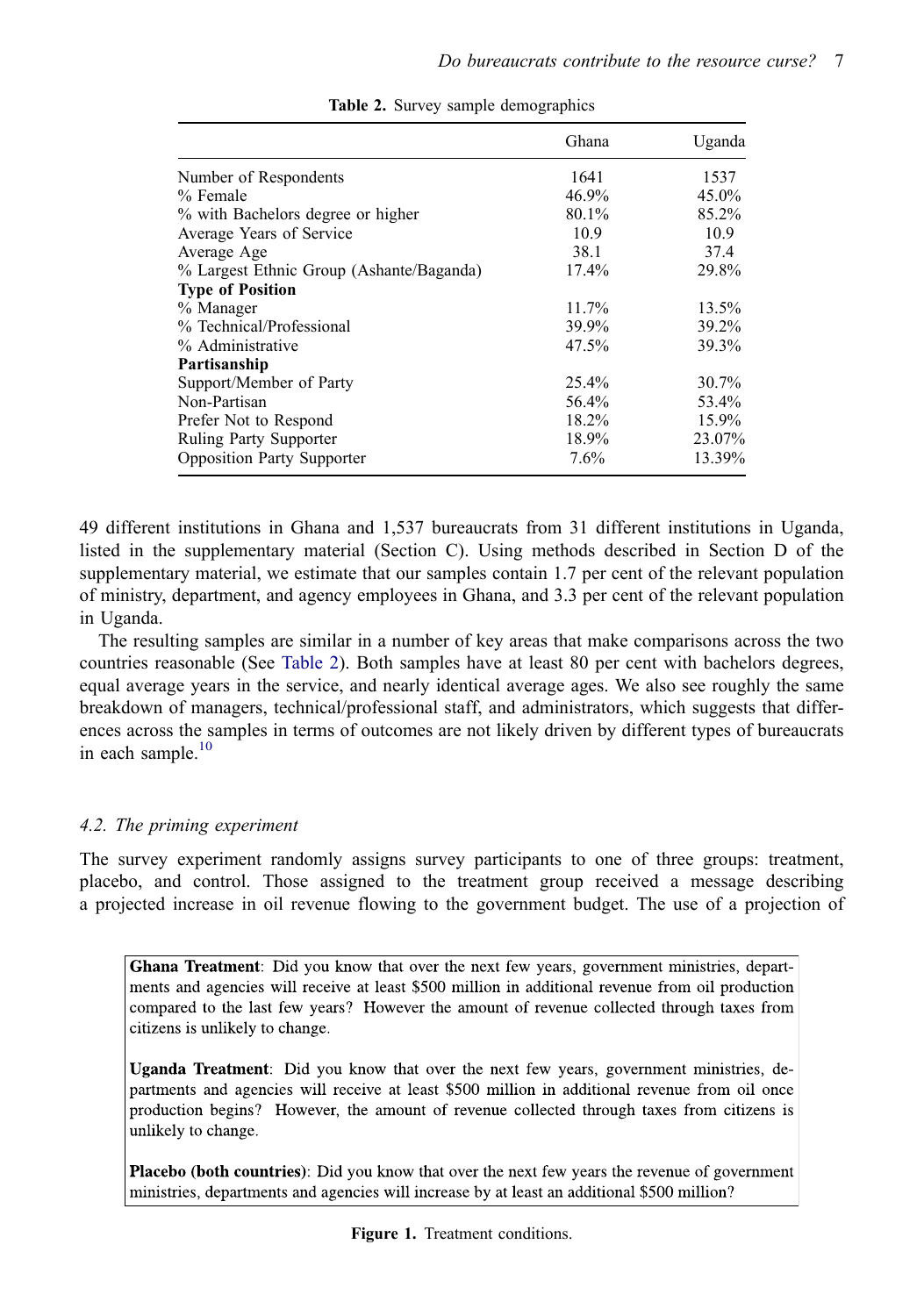future revenues in the prime enables us to use similar messages in Ghana and Uganda despite their different stages of oil production. The message delivered to the placebo group contains information about projected increases in government revenue, but does not mention oil specifically. The control group does not receive any message. The treatment and placebo messages are presented in [Figure 1](#page-7-2). The only difference in messaging between the two countries is that the treatment message received by Ugandans includes the phrase 'once production begins'. Whereas a more optimal behavioural design would be to randomly assign oil revenue to different organisations or individuals, this was not feasible in the context of our study.

The logic of the placebo is that any observed effects from the treatment could be due to generic increases in government revenue, rather than revenue increases that are specifically related to oil. The inclusion of the placebo message therefore allows us to distinguish effects of oil revenue from other possible sources of government revenue such as taxes or foreign aid. The control group, which receives no prime at all, is designed to provide a baseline against which those receiving the treatment are compared.<sup>[11](#page-15-5)</sup>

<span id="page-8-0"></span>We chose the \$500 million amount because it was high enough to be realistic in Uganda and low enough to be realistic in Ghana. At the time we were conducting the experiment (2017), the Ugandan government was expecting to earn \$3.6 billion dollars in revenue per year upon the start of oil production (Oketch, [2014](#page-17-26)).<sup>12</sup> In Ghana, the government had, in its 2016 budget, estimated that revenue would range from \$252 to \$787 Million per year over the next several years (Government of Ghana 2016). The \$500 million figure therefore permitted us to avoid the use of deception in the experiment while also making the treatments comparable across contexts.

# *4.3. Post-treatment attitudinal questions and analysis*

After the prime, all survey participants were asked a series of questions designed to assess their attitudes towards the three dimensions of severed fiscal contracts described in [Section 2.](#page-2-0) Each of the questions asked bureaucrats to indicate their level of agreement with the following statements. Agreement was assessed on a 5-point scale ranging from strongly disagree (1) to strongly agree (5):

- (1) 'Public servants should have the right to delay responding to taxpayer demands for services if they are overburdened with work.'
- (2) 'Governments should have the right to increase public spending for districts that help them get elected.'
- (3) 'It is acceptable for a public servant to divert government revenue to cover the costs of medical care for a critically-ill family member.'

In devising the post-treatment questions, we sought language that would minimise social desirability bias with the phrases 'if they are overburdened by work' and 'to cover cost of medical care'. We also took measures, such as handing the tablet to the respondent to view the prime and respond to the questions, to further promote honest responses. Although we cannot be certain that participants felt comfortable answering honestly, we do find that social desirability bias does not appear to be a significant issue when using list experiments on other sensitive topics included in the survey (see supplementary material Section H).

We analyse the effects of the oil prime on responses to these questions by comparing average rates of agreement across the treatment and control groups. We consider higher levels of agreement with the outcome question as a positive response under treatment, indicating an individual's acceptance of, or less resistance to, the resource curse mechanism of interest. In other words, if those in the treatment group have significantly higher levels of agreement with a statement than those in the control group, we interpret this result as evidence that bureaucrats adopt attitudes that would contribute to the resource curse. By contrast, negative (lower levels of agreement) or statistically indistinguishable responses indicate that bureaucrats' are not affected by oil revenue in ways that would contribute to the resource curse. We also conduct tests comparing average responses across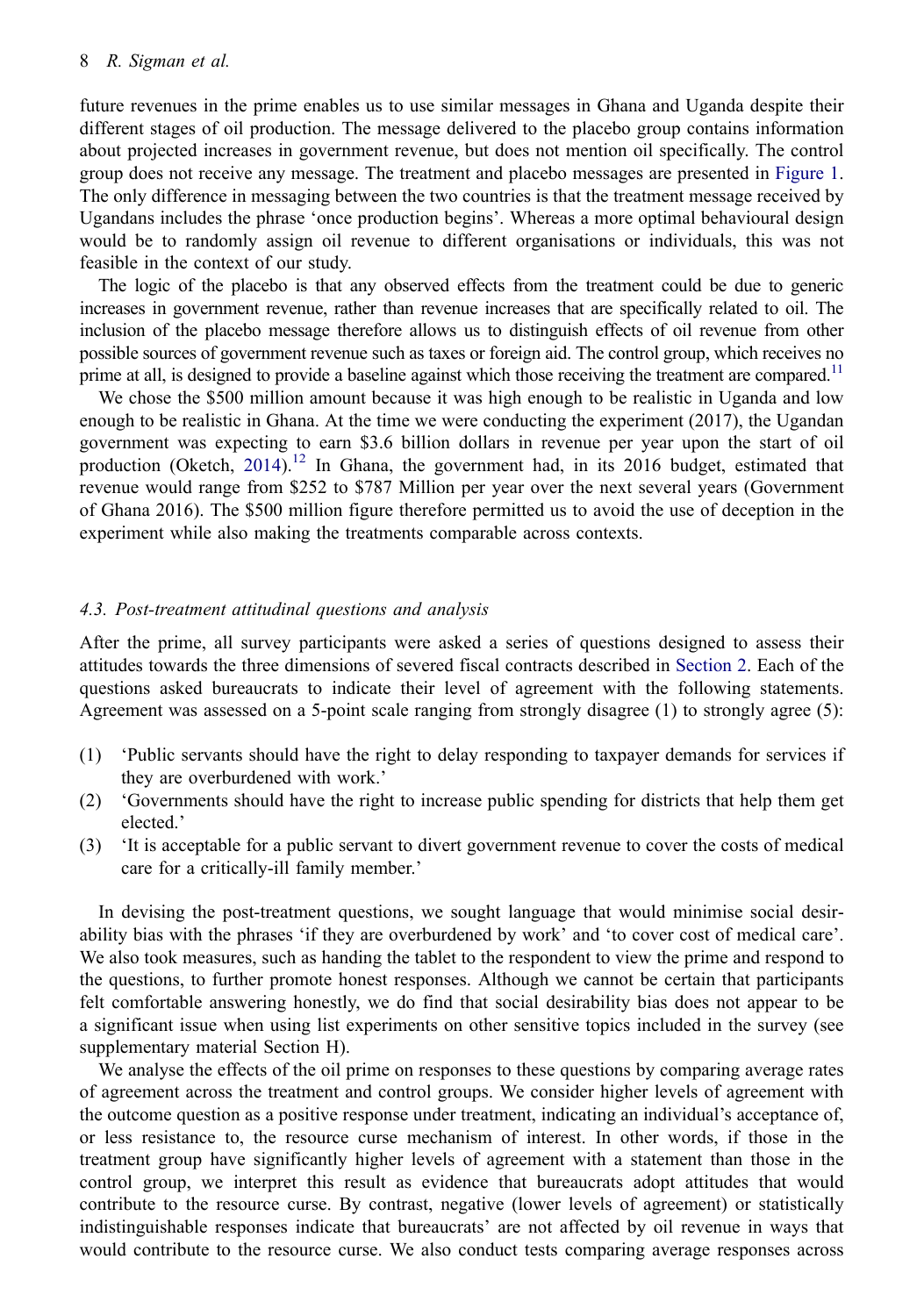treatment and placebo groups, allowing us to better understand the extent to which any observed treatment effects are (or are not) driven by increases in oil revenue specifically.

To analyse the hypothesised differences in treatment effects between subgroups, we split respondents into 'high' and 'low' groups for each of the categories listed in [Table 1](#page-5-0). The operationalisation of subgroups is described in detail in the supplementary material, Section B.

#### <span id="page-9-0"></span>**5. Full sample results**

We first present results from difference-of-means tests analysing the pooled sample of bureaucrats from both countries. We then present the same sets of tests broken down for each country. [Figure 2](#page-9-1)  plots results for the pooled sample. Positive differences indicate that those in the treatment group had *higher* levels of agreement with each statement, signifying attitudes consistent with the hypothesised resource curse expectations. Negative differences indicate that those in the treatment group had *lower*  levels of agreement (or higher levels of disagreement) with each statement.

As is evident from [Figure 2](#page-9-1), the effects of the oil revenue prime on bureaucrats' attitudes towards taxpayers, political spending, and private use of resources are, at best, inconsistent. For the taxpayer responsiveness hypothesis (Hypothesis 1), the difference between treatment and control groups is in the expected direction but does not achieve conventional levels of statistical significance. In the case of political spending (Hypothesis 2), the results are inconsistent with our predictions: bureaucrats in the treatment group have somewhat lower (though not statistically significant) levels of agreement with the statement about the acceptability of political spending than those either the control or placebo groups. Likewise, the results for Hypothesis 3 show that bureaucrats receiving the oil treatment are no more likely to tolerate corrupt behaviour than those in the control or placebo groups.

We further explore these results by breaking them down for each country, presented in [Figure 3](#page-10-0). We find that, in all but one test, the results, again, either do not conform with the directionality of our expectations or they do not meet the 95 per cent confidence threshold (or both).<sup>[13](#page-15-7)</sup> Overall, we find



**Figure 2.** Full sample pooled results.

<span id="page-9-1"></span>*Note:* Difference-of-means estimates with 95 per cent confidence intervals. A positive difference indicates that the treatment group has higher average levels of agreement with each statement. The number of observations are as follows (1) 2,072; (2) 2,103; (3) 2,070; (4) 2,097; (5) 2,077; (6) 2,107.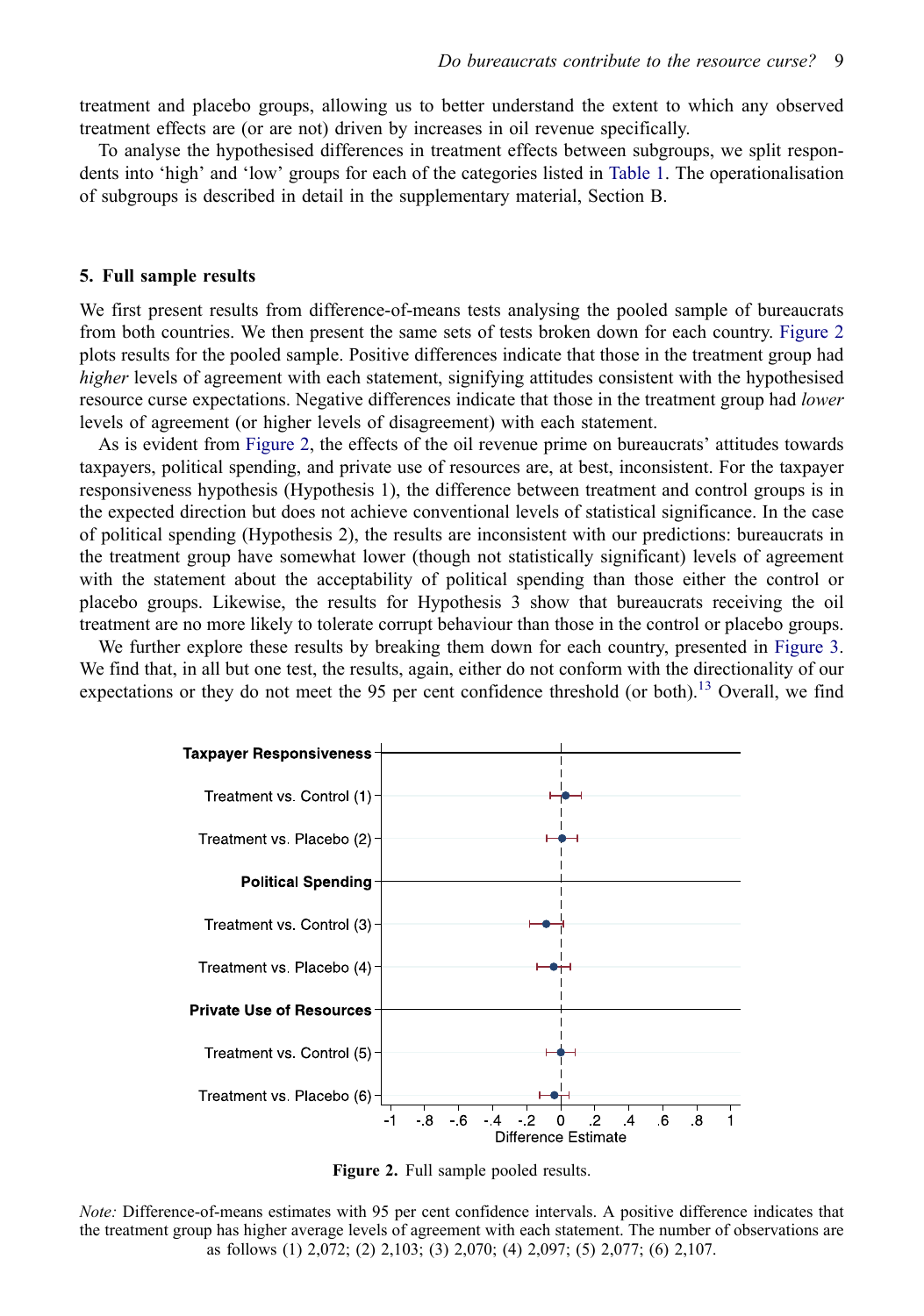

Figure 3. Full sample results by country.

<span id="page-10-0"></span>*Note:* Difference-of-means estimates with 95 per cent confidence intervals. A positive difference indicates that the treatment group has higher average levels of agreement with each statement. The number of observations are as follows (1) 1,049; (2) 1,098; (3) 1,051; (4) 1,096; (5) 1,055; (6) 1,102 (7) 1,023 (8) 1,005 (9) 1,019 (10) 1,001 (11) 1,022 (12) 1,005.

only limited evidence that bureaucrats in these two countries are likely to adopt attitudes that contribute to the resource curse. Only in one of the tests in one of the countries do we detect response patterns consistent with the hypotheses. Specifically, bureaucrats in Ghana respond to the oil revenue prime in ways that indicate lowered levels of interest in serving taxpayers. We further explore this finding in [Section 6](#page-11-0).

<span id="page-10-2"></span><span id="page-10-1"></span>The analyses therefore point to results that are largely null. We perform two further tests, both of which confirm these null results. First, we perform a set of equivalency tests, which allow us to explicitly consider substantive effect sizes. We follow past research (Dynes & Holbein, [2020;](#page-16-28) Hartman & Hidalgo, [2018](#page-16-29)) and adopt plus or minus 36 per cent of a standard deviation as our equivalence range, which is the range within which the substantive difference between the treatment and control (or placebo) is substantively inconsequential. In all cases our estimates fall within the equivalence range. These results are shown in the supplementary material (Figure S4 in Section F).

Second, we replicate the tests comparing treatment and placebo groups, but we restrict the placebo sample only to those who did *not* associate the placebo message with oil. Since 41 per cent of respondents in the placebo group associated the priming message with oil, removing these individuals should make it easier to find meaningful differences between treatment and placebo groups.Yet, when we remove these individuals from the sample, we still do not find any support for our hypotheses (See Table 10 in Section F in the supplementary material). This analysis also provides confidence that those in the treatment group were in fact treated, since a sizeable portion (41%) of placebo respondents – who received no signal to think about oil – indicated that oil was a source of the increase in revenue.

To summarise, both the pooled and country-specific results largely indicate that bureaucrats are unlikely to adopt attitudes that contribute to the severing of the fiscal contract between the state and taxpayers. Together, the mixed directionality of the main results, the presence of one statistically significant effect, the equivalence tests, and the analysis of the restricted placebo group all suggest that larger sample sizes or 'stronger' treatments would not necessarily produce clear or consistent support for our hypotheses.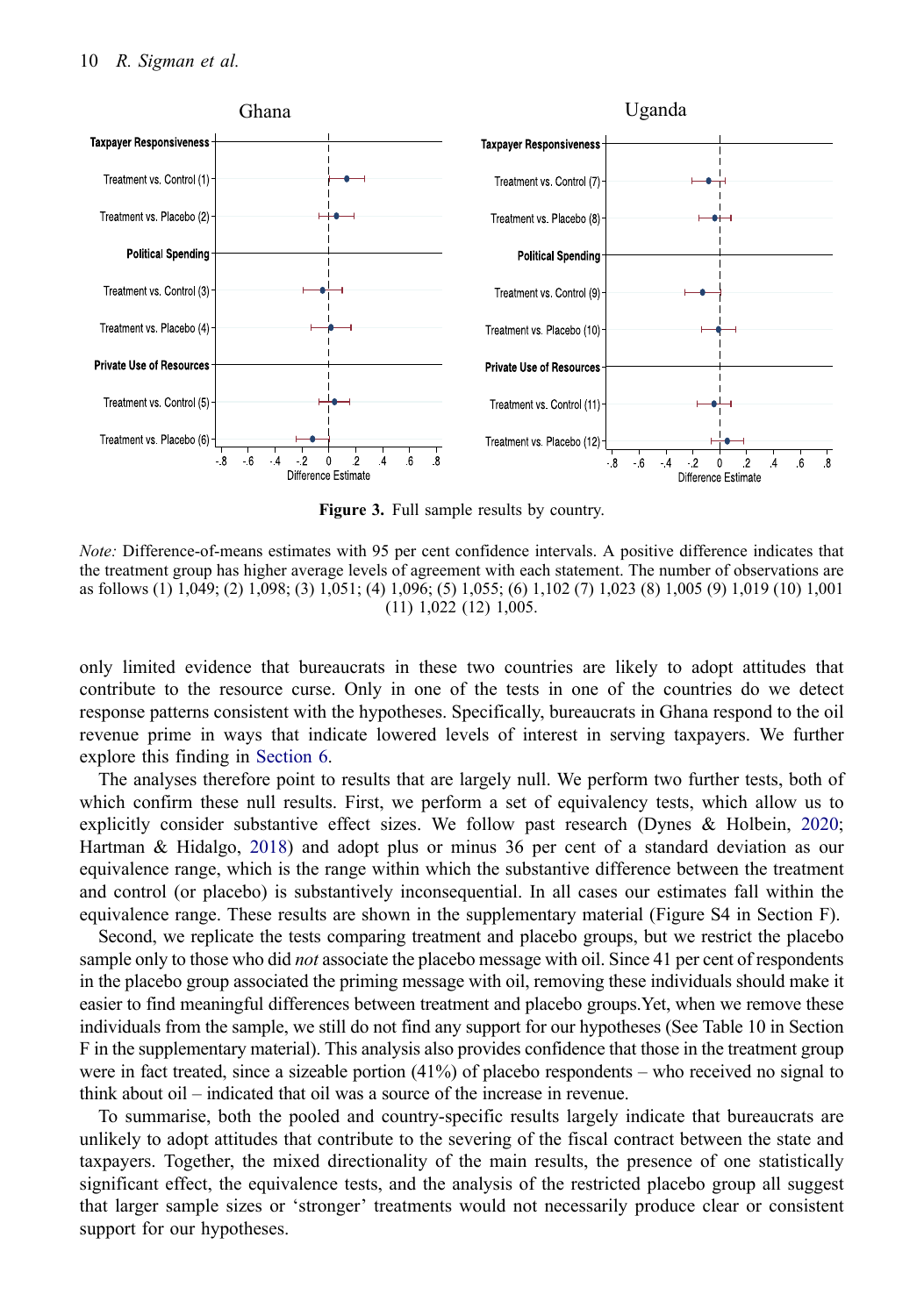#### <span id="page-11-0"></span>**6. Subgroup results**

We now turn to the analysis of subgroups presented in [Section 2.2.](#page-4-0) These tests could serve as further confirmation of the null results obtained thus far. If we continue to find null results across different subgroups, we can be more confident that our findings are in fact null. If we do find effects for specific subgroups, however, the null findings in [Figures 2 and](#page-9-1) [3](#page-10-0) could signify heterogeneity in treatment effects.

# *6.1. Pre-specified subgroup responses*

[Table 3](#page-12-0) displays the differences in mean responses along with standard errors, t-statistics, and total number of respondents for each pre-specified subgroup, details of which are provided in the supplementary material, Section B. The results are broken down by country for each of the three hypotheses. Overall, the results reinforce the findings from the previous section. The vast majority of test results across subgroups are null.

Once again, the only observed treatment effects are for the taxpayer responsiveness hypothesis in Ghana. Among respondents whose jobs involve primarily technical or managerial work, those who receive information about oil revenue have an average level of agreement with the statement about delaying responses to taxpayers that is 0.24 points higher (on a scale of 1 to 5) than those who do not receive the information. By contrast, for those whose jobs involve primarily administrative work, treated respondents have only a 0.04 higher level of agreement with the taxpayer response statement, a difference that does not achieve conventional levels of statistical significance. This finding is consistent with our expectations that those in higher level positions (i.e. technical and managerial roles) are more likely to respond to treatment in ways that reflect the resource curse. However, when we assess grade of employment based on salary, we find, among those with higher salaries, that there is *no difference* in responses between treatment and control groups. By contrast, among *lower salaried* employees, those receiving information about oil revenue have a level of agreement with the statement about delaying taxpayer response that is 0.23 points higher than those in the control group. This result is *not consistent* with our hypothesis that higher-level employees should be more susceptible to the resource curse.<sup>[14](#page-15-8)</sup>

These results suggest some differentiation between salary levels and position type. Indeed, there is only a weak correlation  $(r = 0.16)$  between the two variables in Ghana, indicating that we are capturing two different groups of bureaucrats. Whereas those who perform primarily technical and managerial tasks have a wide range of salaries, those in administrative positions are more concentrated towards the lower end of the salary scale. As such, given that entry-level technical personnel might not have a high grade of employment, we believe that the salary level variable serves a better overall proxy for one's grade of employment than the position-type variable.

## *6.2. Disgruntled Bureaucrats and Taxpayer Responsiveness in Ghana*

This section moves beyond our pre-specified hypotheses to probe more deeply into the effects of oil revenue on taxpayer responsiveness in Ghana in hopes of better understanding the dynamics driving the results reported in [Table 3.](#page-12-0) We begin by investigating differences in reactions to the taxpayer responsiveness question across control and treatment groups in Ghana, followed by a deeper analysis of heterogeneity in treatment effects among different subgroups.

Recalling that the post-treatment question is assessed on a likert scale measuring levels of agreement or disagreement with the statement about the acceptability of delaying responses to taxpayer requests, it is helpful to understand how responses differ based on treatment condition. [Table 4](#page-13-0) shows differences between the control and treatment groups across the five response categories. The largest difference is seen in the 'strongly disagree' category, where the treatment group had 4.29 per cent fewer respondents, indicating that they were less likely to strongly disagree with the statement. For the 'somewhat agree' category, the percentage of responses among treated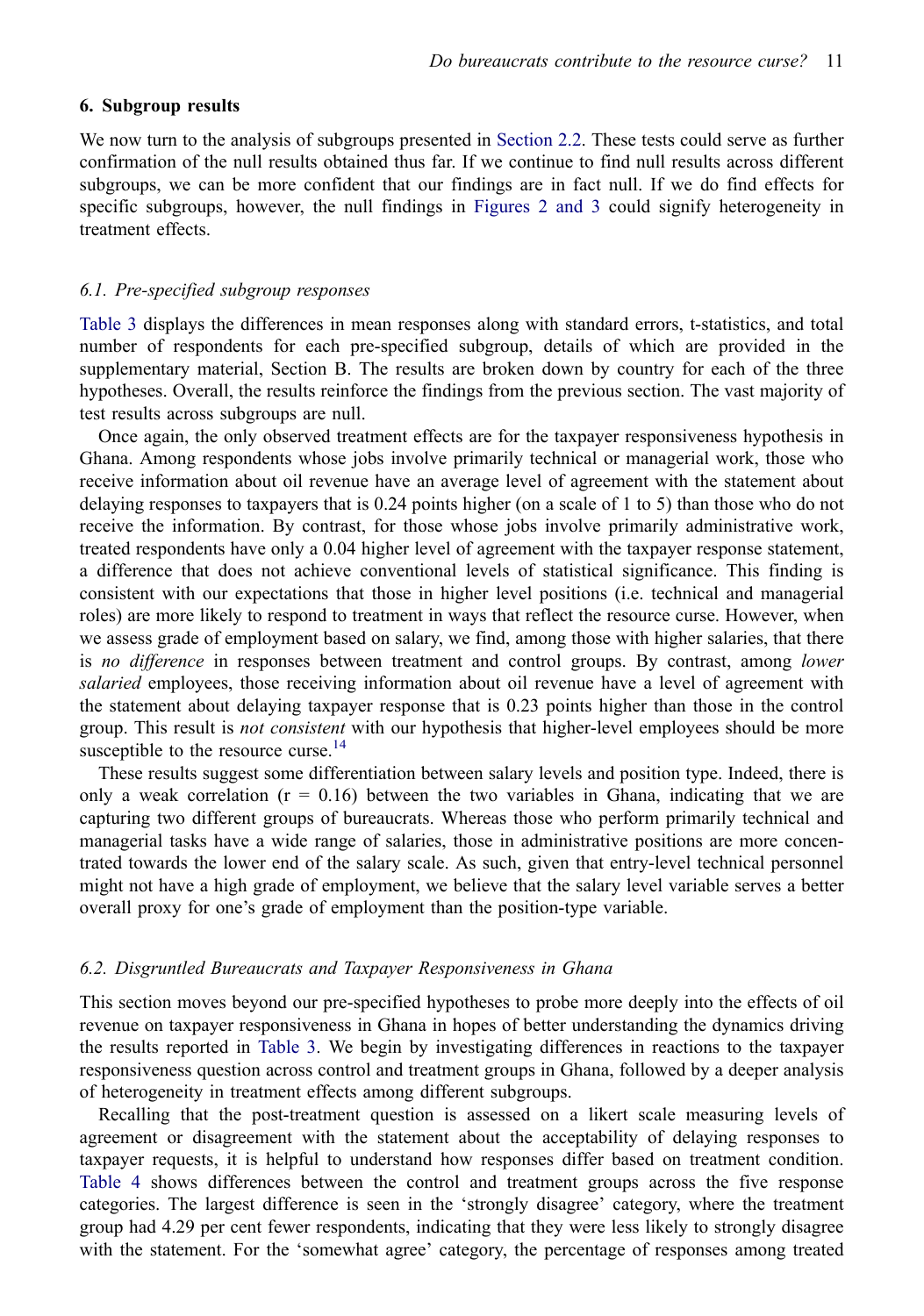<span id="page-12-0"></span>

|                                              | <b>Taxpayer Responsiveness</b><br>(H1) |             |           | Political Spending (H2) |                             |             |                         | Private Use of Resources<br>(H3) |                                |                 |          |          |
|----------------------------------------------|----------------------------------------|-------------|-----------|-------------------------|-----------------------------|-------------|-------------------------|----------------------------------|--------------------------------|-----------------|----------|----------|
|                                              | diff                                   | se          | t         | obs                     | diff                        | <b>SE</b>   | t                       | obs                              | diff                           | <b>SE</b>       | t        | obs      |
| Ghana                                        |                                        |             |           |                         |                             |             |                         |                                  |                                |                 |          |          |
| Years in Service $\leq 8$                    |                                        | 0.114 0.102 | 1.10      | 515                     |                             | 0.011 0.114 | 0.10                    | 517                              |                                | 0.077 0.092     | 0.85     | 517      |
| Years in Service $> 8$                       |                                        | 0.127 0.089 | 1.45      |                         | $522 -0.101$ 0.097 $-1.05$  |             |                         |                                  | $522 -0.003$ 0.073 $-0.05$     |                 |          | 526      |
| Education: No<br><b>Bachelors</b>            |                                        | 0.072 0.155 | 0.45      |                         | $199 - 0.243$ 0.188 $-1.30$ |             |                         |                                  | $199 - 0.017$ 0.147 $-0.10$    |                 |          | 200      |
| <b>Education: Bachelors</b>                  |                                        | 0.153 0.075 | 2.05      |                         | $841 -0.011$ 0.081 $-0.15$  |             |                         | 843                              |                                | 0.057 0.064     | 0.90     | 846      |
| Grade/Position: Low<br>Salary                |                                        | 0.229 0.092 | $2.50*$   |                         | $627 -0.025$ 0.101 $-0.25$  |             |                         | 629                              |                                | 0.143 0.086     | 1.65     | 632      |
| Grade/Position: High<br>Salary               |                                        | 0.000 0.097 | 0.00      |                         | $402 -0.068$ 0.109 $-0.60$  |             |                         |                                  | $402 -0.071$ 0.070 $-1.00$     |                 |          | 402      |
| Position:<br>Administrative                  |                                        | 0.042 0.105 | 0.39      | 485                     |                             | 0.000 0.116 | 0.01                    | 484                              |                                | 0.023 0.095     | 0.24 491 |          |
| Position: Manager/<br>Technical              |                                        | 0.242 0.086 | $2.83**$  |                         | $553 -0.070$ 0.097 $-0.73$  |             |                         | 555                              |                                | 0.065 0.072     | 0.91 554 |          |
| Party: Not Ruling                            | 0.216 0.081                            |             | $2.65**$  | 666                     |                             | 0.051 0.091 | 0.55                    | 669                              | 0.12                           | 0.072           | 1.65     | 671      |
| Party: Ruling NPP                            | $-0.022$ 0.192                         |             | $-0.10$   |                         | $138 -0.064$ 0.207 $-0.30$  |             |                         | 136                              |                                | 0.109 0.173     | 0.65     | 137      |
| Not Politically<br>Connected                 |                                        | 0.235 0.074 | $3.15***$ |                         | $760 -0.012$ 0.079 $-0.15$  |             |                         | 761                              |                                | 0.091 0.056     | 1.65     | 764      |
| Politically Connected $-0.096$ 0.144 $-0.65$ |                                        |             |           |                         | $281 -0.104$ 0.169 $-0.60$  |             |                         |                                  | $282 -0.102$ 0.147 $-0.70$     |                 |          | 285      |
| Oil Revenue: None                            |                                        | 0.070 0.079 | 0.90      |                         | $677 -0.03$                 | 0.09        | $-0.35$                 | 678                              |                                | 0.045 0.067     | 0.70     | 682      |
| Oil Revenue:<br>Plausibly received           |                                        | 0.236 0.138 | 1.70      |                         | $311 -0.049$ 0.148 $-0.35$  |             |                         | 312                              |                                | $0.040$ $0.121$ |          | 0.35 313 |
| Uganda                                       |                                        |             |           |                         |                             |             |                         |                                  |                                |                 |          |          |
| Years in Service $\leq 8$                    | $-0.103$ 0.090 $-1.15$                 |             |           |                         | 496 $-0.148$ 0.100 $-1.50$  |             |                         |                                  | $496 -0.009$ 0.091 $-0.10$ 497 |                 |          |          |
| Years in Service $> 8$                       | $-0.050$ 0.088 $-0.55$                 |             |           |                         | $517 -0.114$ 0.093 -1.20    |             |                         |                                  | $513 -0.085 0.09$              |                 | $-0.95$  | 515      |
| Education: No<br><b>Bachelors</b>            | $-0.241$ 0.181 $-1.35$                 |             |           |                         | $150 -0.066$ 0.190 $-0.35$  |             |                         |                                  | $149 -0.079$ 0.197 $-0.40$     |                 |          | 149      |
| Education: Bachelors $-0.053$ 0.068 $-0.80$  |                                        |             |           |                         | $869 -0.137 0.074 -1.85$    |             |                         |                                  | $866 - 0.035$ 0.068 $-0.50$    |                 |          | 869      |
| Salary: Low                                  | $-0.139$ 0.085 $-1.65$                 |             |           |                         | $582 -0.132$ 0.092 $-1.40$  |             |                         |                                  | $580 -0.081$ 0.088 $-0.90$     |                 |          | 582      |
| Salary: High                                 | $-0.035$ 0.096 $-0.35$                 |             |           |                         | $427 -0.116$ 0.104 $-1.10$  |             |                         | 425                              |                                | 0.005 0.096     | 0.05     | 426      |
| Position:<br>Administrative                  | $-0.060$ 0.104 $-0.57$                 |             |           | 398                     |                             |             | $0.090$ $0.119$ $-0.76$ |                                  | $394 -0.112$ 0.108 $-1.04$     |                 |          | 395      |
| Position: Manager/<br>Technical              | $-0.083$ 0.081 $-1.02$                 |             |           |                         | $609 -0.133$ 0.084 $-1.57$  |             |                         | 609                              |                                | 0.088 0.081     | 0.11     | 609      |
| Party: Not Ruling                            | $-0.122$ 0.082 $-1.50$                 |             |           |                         | $627 -0.185$ 0.088 $-2.10*$ |             |                         |                                  | $624 -0.054$ 0.085 $-0.65$     |                 |          | 626      |
| Party: Ruling NRM                            | $-0.054$ 0.141 $-0.40$                 |             |           |                         | $208 -0.059$ 0.151 $-0.40$  |             |                         |                                  | $208 -0.015$ 0.137 $-0.10$     |                 |          | 208      |
| Not Politically<br>Connected                 | $-0.083$ 0.066 $-1.25$                 |             |           |                         | $882 -0.107$ 0.071 $-1.50$  |             |                         |                                  | $879 -0.007$ 0.068 $-0.10$ 881 |                 |          |          |
| Politically Connected $-0.052$ 0.205 $-0.25$ |                                        |             |           |                         | $138 -0.226$ 0.222 $-1.00$  |             |                         |                                  | $137 -0.242$ 0.189 $-1.30$ 138 |                 |          |          |

**Table 3.** Subgroup results

T-test results comparing treatment and control groups across subgroup.

\* p < .05 \*\*p < .01 \*\*\*p < .004 (Bonferroni correction)

respondents was 3.27 per cent higher than those of the control group. These comparisons suggest that the treatment is 'moving' respondents away from high levels of disagreement with the statement about delaying responses to taxpayers towards more moderate levels of agreement.

In [Table 3](#page-12-0) above, we found almost no support for our expectations about which types of government employees are most susceptible to the resource curse. Lacking a pre-specified explanation for why those with lower salaries and those without political connections would respond to the oil revenue treatment by expressing greater acceptance of delayed responses to taxpayers, we propose a 'disgruntled employee' hypothesis: those who perceive themselves as not benefiting from oil revenue become disaffected from public and taxpayer service. This hypothesis draws on research suggesting that public service employees in lower-level positions, and on lower ends of the salary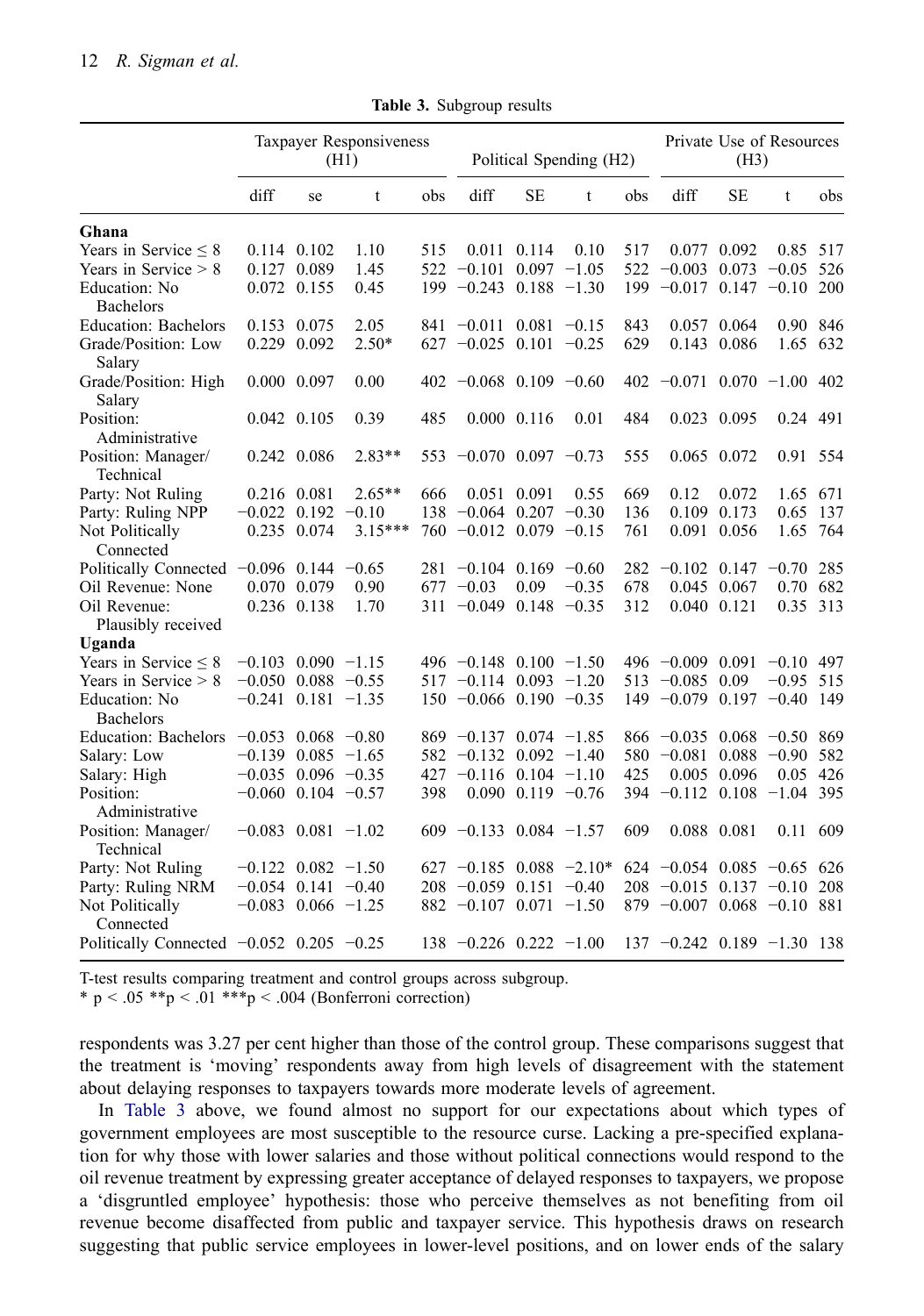| Response                   | Control  | Treatment | Difference |
|----------------------------|----------|-----------|------------|
| <b>Strongly Disagree</b>   | 73.72%   | 69.43%    | $-429$     |
| Somewhat Disagree          | 12.65%   | $11.79\%$ | $-0.86%$   |
| Neither Agree nor Disagree | $5.14\%$ | 6.81%     | $+1.67\%$  |
| Somewhat Agree             | 5.34%    | 8.29%     | $+3.27%$   |
| <b>Strongly Agree</b>      | 3.16%    | 3.68%     | $-0.52%$   |

<span id="page-13-0"></span>**Table 4.** Differences by response category: taxpayer responsiveness in Ghana

**Table 5.** 'Disgruntled' employees and taxpayer responsiveness (Ghana only)

<span id="page-13-1"></span>

| Bureaucrat Type                | Diff   | SE   |            | N(r) | N(c) |
|--------------------------------|--------|------|------------|------|------|
| (1) Low Salary, Not Connected  | .336   | .105 | $3.495***$ | 211  | 209  |
| (2) Low Salary, Connected      | .001   | .175 | .008       | 105  | 98   |
| (3) High Salary, Not Connected | .079   | 102  | .775       | 172  | 152  |
| (4) High Salary, Connected     | $-.34$ | .258 | $-1, 331$  | 43   | 33   |

\*\*\*  $p < .001$ 

<span id="page-13-3"></span>scale in particular, are less likely to demonstrate high levels of work commitment and public service motivation (e.g. Crewson, [1997](#page-16-30)). This hypothesis also draws on the theory, discussed in [Section 2](#page-2-0), that resource revenue generates expectations that others will profit personally from this revenue. Seeing themselves as especially unlikely to benefit from revenue windfalls, these bureaucrats become less motivated to perform their public service jobs.

We examine this hypothesis directly by comparing treatment effects among those in the 'disgruntled group' (low salary and not politically connected) to those who are not in that group. Indeed, as seen in [Table 5](#page-13-1), the difference between treatment and control groups is .336 for low-salary, not connected individuals  $(n = 420)$ , which is significantly higher than the full-sample difference of .134  $(n = 1,049)$  in Ghana ([Figure 3](#page-10-0), Model 1). The treatment effect within the disgruntled group has a high level of confidence (t = 3.495,  $p < .001$ ). Importantly, these disgruntled bureaucrats are the only group for whom the treatment effect remains: those who are only partially (groups 2 and 3 in [Table 5](#page-13-1)) or not at all (group 4) disgruntled, are not significantly impacted by the oil revenue prime.<sup>[15](#page-15-9)</sup>

## <span id="page-13-2"></span>**7. Discussion**

We extract two main takeaways from the experiment's findings. First, in general, the results do not support the broad notion that bureaucrats contribute to the severing of the fiscal contract that is commonly associated with the resource curse. We find no support for the idea that oil would induce bureaucrats to embrace practices of politically-directed spending or the private use of public resources. The mixed directions of these results along with supplementary tests suggest rather clearly a lack of support for these hypotheses rather than weak treatment or flawed experimental design. Further, power analysis indicates that our realised sample sizes – approximately 1000 per country and 2000 pooled – are sufficient to detect effect sizes of .125 and .177, respectively. 44 per cent of our main effects are at least these sizes while the remaining estimates are extremely close to zero and precisely estimated (see [Figures 2 and](#page-9-1) [3\)](#page-10-0). One possible interpretation of the null results is that when oil induces changes in bureaucratic institutions, these changes are likely driven by political actors rather than bureaucrats. To the extent bureaucrats do support politicians in their efforts to construct rentier states, they are likely to do so based on pressure or coercion rather than on any fundamental shift in their professional or ethical attitudes.

Second, we do find evidence that, in Ghana, where oil production had been active for some time, that the oil revenue prime did induce the bureaucrats surveyed to become less interested in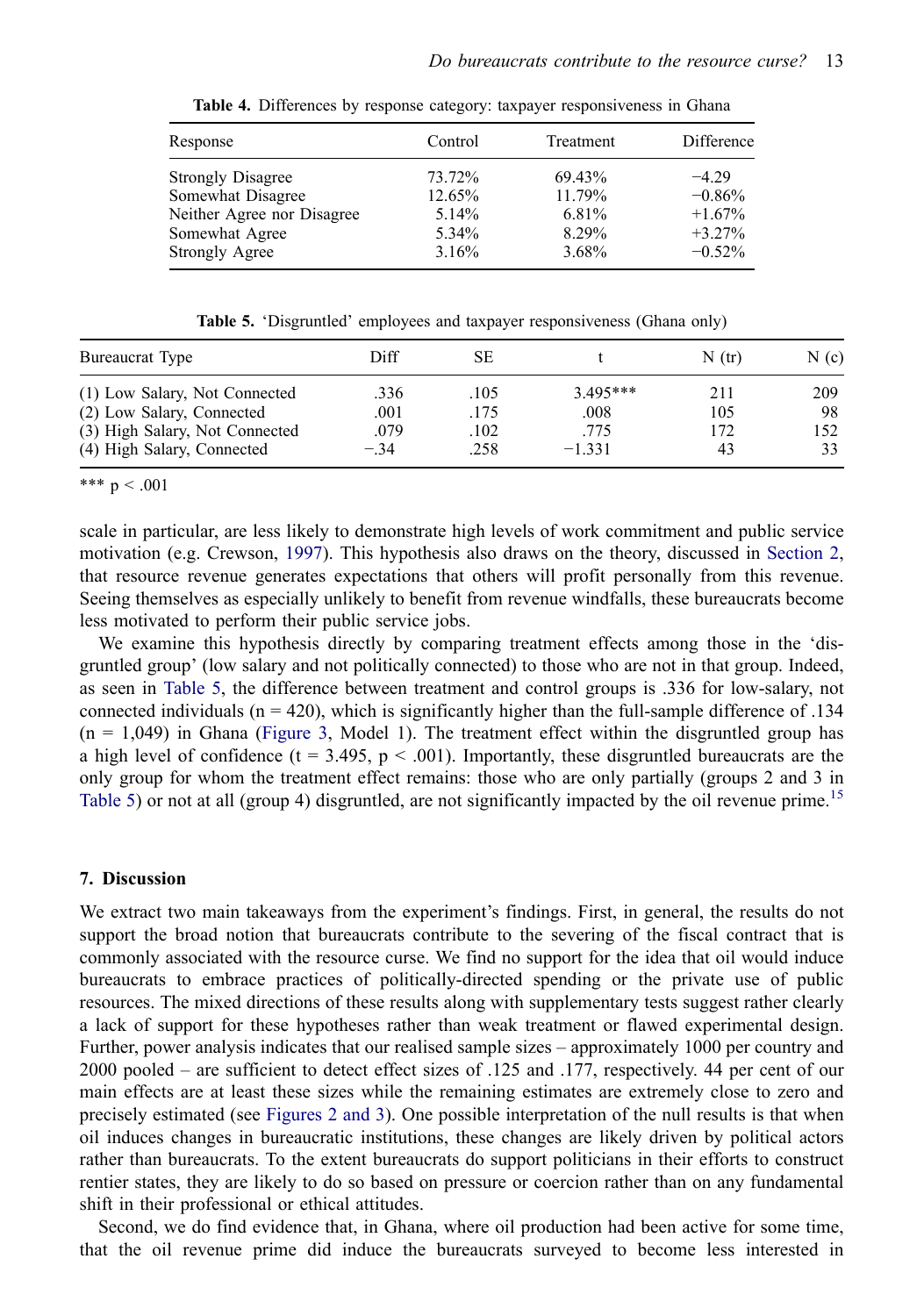responding to taxpayers. However, we find that those most sensitive to the treatment are individuals who are likely to perceive little or no benefit from the expansions in rents and revenues. This finding points to the need for further attention to the roles of political outsiders, or others unlikely to benefit from oil revenue, in facilitating the resource curse.

## **8. Conclusion**

The findings point to several important areas of future research that would enhance understanding of how the resource curse takes hold. First, longitudinal studies would better capture changes in bureaucratic attitudes and institutional structures. The present study could form a baseline for future work. Second, it would be useful to directly probe how bureaucrats perceive changes in political oversight of the bureaucracy following major oil shocks and whether their levels of discretion change after these events. It would also be useful to probe other types of actors who may serve as ruling party agents in the construction of rentier states, namely political party members or security sector personnel. Based on this study's findings, these groups may be more predisposed than bureaucrats to act as political agents in undermining the fiscal contract.

More broadly, the study speaks to the uneven development of the resource curse. Whereas increases in oil revenue may weaken bureaucrats' concerns about responding to taxpayers (at least in Ghana), there are no corresponding impacts on their attitudes towards either politically-directed spending or the use of public resources for personal needs. The results of this study point to potential sequences and unevenness in the onset of the resource curse. For scholars seeking to understand institutional and behavioural changes resulting from oil production, it is therefore critical to disaggregate the different dimensions of rentier states and study them separately.

Finally, the results raise a number of questions about potential heterogeneity in resource curse emergence across countries. Are the effects observed in Ghana likely to replicate in other new oil-rich countries? The results from Uganda – in which treated bureaucrats do not respond to the taxpayer responsiveness statement in expected ways – suggest heterogeneity across countries. Whereas Ghana and Uganda are both African countries that have recently discovered oil, they differ on several key variables – regime type, economic structure, and the stage of oil production – that could be driving these differences. Such differences provide a roadmap for future research regarding why the resource curse progresses more rapidly in some contexts than it does in others.

Overall, the results of this study have implications for efforts to mitigate changes in the fiscal contract associated with the resource curse. If most bureaucrats are unlikely to adopt attitudes that contribute to rentierization, they may represent potential partners in efforts to dampen the adverse impacts of oil on government accountability. Whereas most interventions tend to focus on the government's management of oil revenues, such as national trust funds and the enhancement of transparency, our research points to the need to address distributional concerns among key sets of actors. The allocation of resource revenue to bureaucrats' salaries, and especially to rank-and-file bureaucrats who are not particularly well-compensated or well-connected, could attenuate changes in the fiscal contract that often accompany the resource curse.

## **Notes**

- <span id="page-14-0"></span>1. In Ghana, oil production began less than 10 years ago. In Uganda, oil was discovered in 2006 but is not yet in production.
- <span id="page-14-1"></span>2. The concept of the rentier state comes from Mahdavy ([1970\)](#page-16-6), who defines it as 'those countries that receive on a regular basis substantial amounts of external rents' (428).
- <span id="page-14-2"></span>3. Bureaucrats could also be coerced into supporting the political principal, an issue we bracket for now but return to in [Section 7](#page-13-2).
- <span id="page-14-3"></span>4. Constraints are lessened because (1) bureaucrats are not held accountable because they have information about the wrongdoing of their superiors or (2) bureaucrats shift their beliefs about service when seeing leaders steal and abuse.
- <span id="page-14-4"></span>5. This table is copied, with some edits for clarity and data availability, from the pre-analysis plan.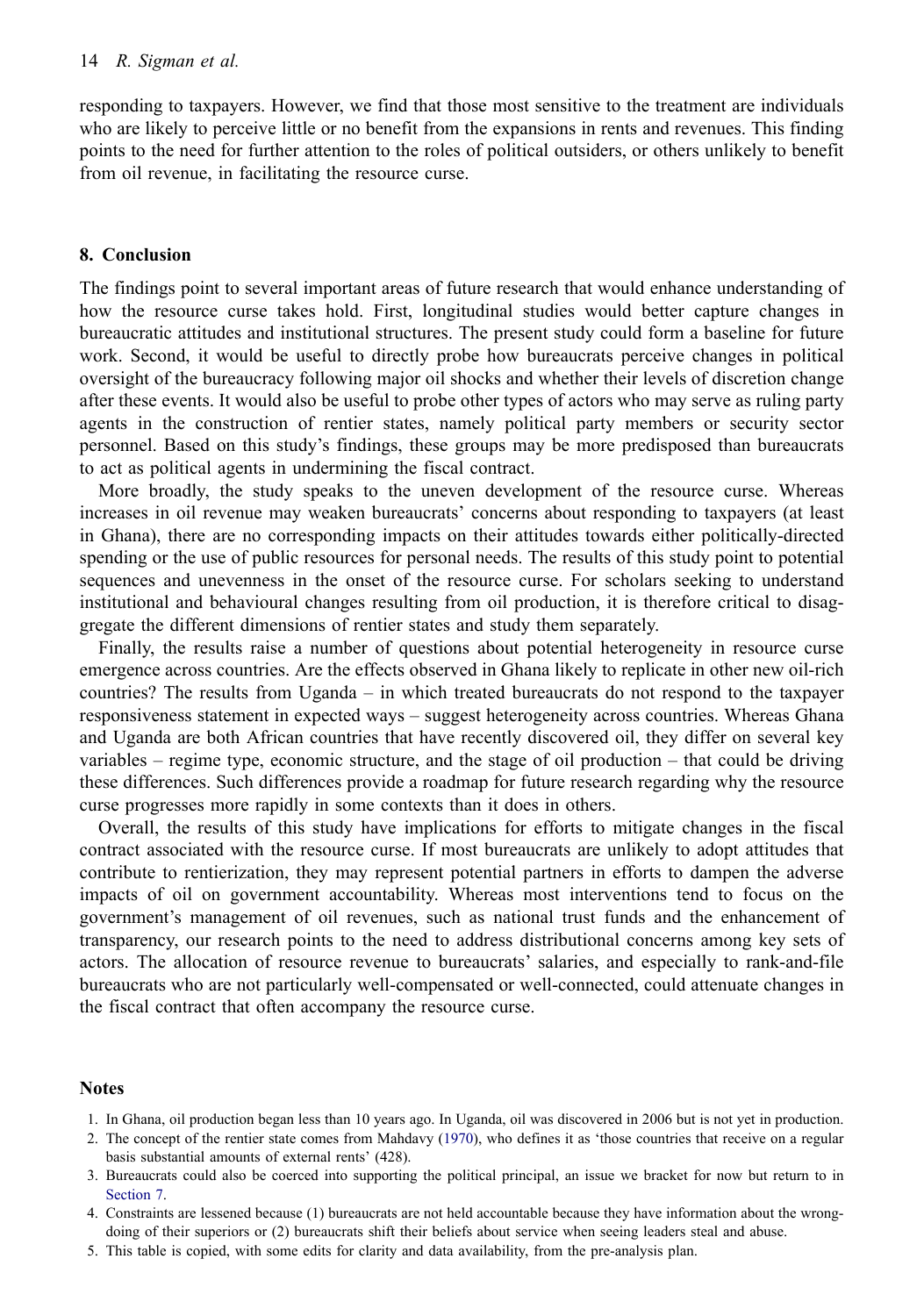- <span id="page-15-0"></span>6. Ghana's Public Interest and Accountability Committee tracks oil revenue spending. See [http://www.piacghana.org/portal/](http://www.piacghana.org/portal/29/36/the-abfa)  [29/36/the-abfa](http://www.piacghana.org/portal/29/36/the-abfa).
- <span id="page-15-10"></span><span id="page-15-1"></span>7. A growing body of research shows that resource endowments can generate expectations about future behaviour, such that resource discoveries can shape attitudes before production actually begins (Cappelen et al., [2018;](#page-16-1) Frynas, Wood, & Hinks, [2017\)](#page-16-31).
- <span id="page-15-2"></span>8. In our survey only one-third of respondents, distributed evenly across both countries, said they were worried about being dismissed for political reasons and only 6 per cent of respondents, again evenly distributed across both countries, said that they regularly 'feel worried that someone from the ruling party will not approve of my work.'
- <span id="page-15-3"></span>9. Given the absence of accurate government employee registers, there are significant logistical challenges in obtaining a random sample of public officials in these countries.
- <span id="page-15-4"></span>10. Managers are classified as anyone who indicated in the survey that one of their job responsibilities is to supervise other public servants. Technical/professional staff are those that, as part of their jobs, provide technical or professional services such as programme design, planning, or budgeting. Administrative positions are those who provide administrative support for the day-to-day running of the various offices across the public service.
- <span id="page-15-5"></span>11. The number of respondents assigned to each group are as follows. Ghana: control = 512, treatment = 539, placebo = 557. Uganda: 503, 516, 485, respectively. In order to test if the random assignment to treatment is balanced on observables, we regress treatment status on a number of covariates. We find that treatment status is generally not predicted by respondents' membership in the groups described in [Section 2.2](#page-4-0), nor by gender (see Table S9 in Section E of the supplementary material). We can therefore be relatively confident that the treatment was in fact randomly assigned.
- <span id="page-15-6"></span>12. This is based on oil prices in 2013–2014, which have since declined, risen, and declined again.
- <span id="page-15-7"></span>13. In [Figure 3](#page-10-0), it is apparent that Ugandans are driving the negative result for Hypothesis 2 whereby treated respondents have unexpectedly *lower* levels of agreement with the statement about political spending than those in the control group. Because This result is in the opposite direction as our hypotheses, and therefore does not support the idea that bureaucrats contribute to the resource curse, we do not explore it further here. We do, however, examine this result in a separate paper. See [Harris et al [2020\]](#page-16-3).
- <span id="page-15-8"></span>14. The technical/managerial control group and the low-salary control group have very similar baseline responses to the taxpayer responsiveness statement: 1.40 for the former and 1.54 for the latter.
- <span id="page-15-9"></span>15. If we interact connections with having a technical/managerial position, we find that there is a positive effect, but this is also the case with regards to interacting connections and administrative position.

## **Acknowledgement**

Pre-Analysis Plan available at EGAP: [http://egap.org/registration/2661.](http://egap.org/registration/2661) We are grateful to Abdul-Gafaru Abdulai, Leonard Anaman, Daniel Appiah, Immaculate Apio Ayado, Valeriya Mechkova and the many enumerators in Ghana and Uganda who contributed to the implementation of the survey. We also thank Jan Pierskalla, attendees at the 2020 APSA annual meeting, and two anonymous reviewers for their helpful comments and suggestions.

## **Disclosure statement**

No potential conflict of interest was reported by the author(s).

#### **Funding**

British Academy / UK Department for International Development Anti-Corruption Evidence Programme, 2016 – 2018

## **ORCID**

*Rachel Sigman* http://orcid.org/0000-0002-7518-4583 *Kim Sass Mikkelsen* http://orcid.org/0000-0002-5657-245X *Christian Schuster* http://orcid.org/0000-0002-0126-2681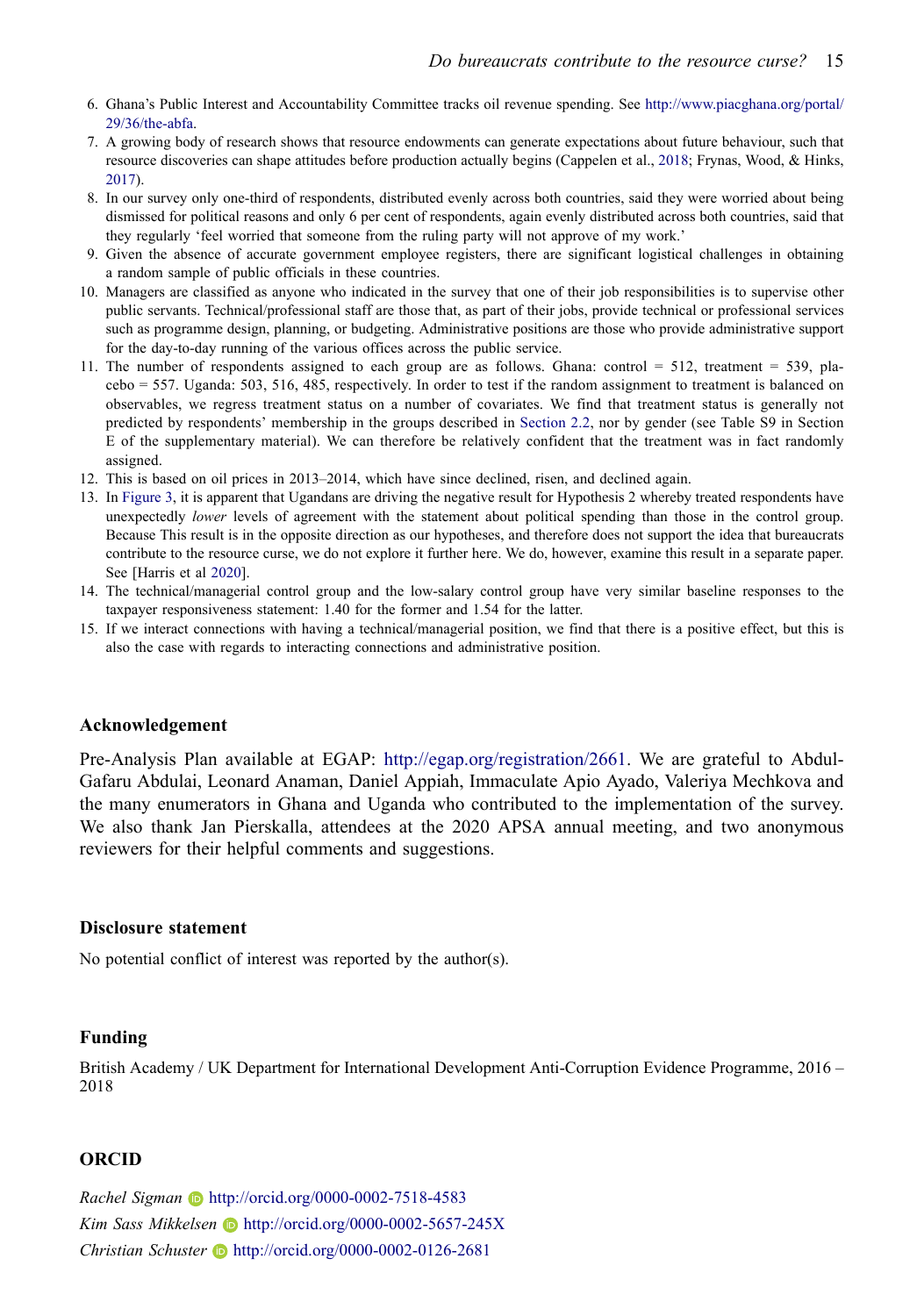#### **References**

- <span id="page-16-7"></span>Andersen, J. J., Johannesen, N., Dreyer Lassen, D., & Paltseva, E. [\(2013](#page-3-0)). Petro rents, political institutions, and hidden wealth: Evidence from bank deposits in tax havens. EPRU Working Paper Series.
- <span id="page-16-5"></span>Anderson, L. [\(1987](#page-3-1)). The state in the Middle East and North Africa. *Comparative Politics*, *20*(1), 1–18.
- <span id="page-16-15"></span>Bakker, A. B. ([2015\)](#page-3-2). A job demands–resources approach to public service motivation. *Public Administration Review*, *75*(5), 723–732.
- <span id="page-16-4"></span>Bates, R. H., & Lien, D.-H. D. ([1985\)](#page-2-1). A note on taxation, development, and representative government. *Politics & Society*, *14*   $(1), 53-70.$
- <span id="page-16-25"></span>Bellé, N. [\(2013](#page-6-0)). Experimental evidence on the relationship between public service motivation and job performance. *Public Administration Review*, *73*(1), 143–153.
- <span id="page-16-27"></span>Brass, J. N., Schon, J., Baldwin, E., & MacLean, L. M. ([2020\)](#page-6-1). Spatial analysis of bureaucrats' attempts to resist political capture in a developing democracy: The distribution of solar panels in Ghana. *Political Geography*, *76*, 102087.
- <span id="page-16-1"></span>Cappelen, A. W., Fjeldstad, O.-H., Mmari, D., Sjursen, I. H., & Tungodden, B. ([2018\)](#page-2-2). Understanding the resource curse: A large-scale experiment on corruption in Tanzania. CMI Working Paper.
- <span id="page-16-22"></span>Carboni, N. [\(2010](#page-4-1)). Changing relationships between politicians and bureaucrats in contemporary democracies: An empirical analysis of the Italian experience. *International Public Management Review*, *11*(1), 90–109.
- <span id="page-16-9"></span>Chaudhry, K. A. ([1997\)](#page-3-3). *The price of wealth: Economies and institutions in the Middle East*. Ithaca: Cornell University Press.
- <span id="page-16-21"></span>Corbacho, A., Gingerich, D. W., Oliveros, V., & Ruiz-Vega, M. ([2016\)](#page-4-2). Corruption as a self-fulfilling prophecy: Evidence from a survey experiment in Costa Rica. *American Journal of Political Science*, *60*(4), 1077–1092.
- <span id="page-16-30"></span>Crewson, P. E. [\(1997](#page-13-3)). Public-service motivation: Building empirical evidence of incidence and effect. *Journal of Public Administration Research and Theory*, *7*(4), 499–518.
- <span id="page-16-12"></span>Croese, S. [\(2017](#page-3-4)). State-led housing delivery as an instrument of developmental patrimonialism: The case of post-war Angola. *African Affairs*, *116*(462), 80–100.
- <span id="page-16-16"></span>Dasgupta, A., & Kapur, D. ([2020\)](#page-3-2). The political economy of bureaucratic overload: Evidence from rural development officials in India. *American Political Science Review*, *114*(4), 1316–1334.
- <span id="page-16-2"></span>de La Cuesta, B., Milner, H. V., Nielson, D. L., & Knack, S. F. ([2019](#page-2-2)). Oil and aid revenue produce equal demands for accountability as taxes in Ghana and Uganda. *Proceedings of the National Academy of Sciences*, *116*(36), 17717–17722.
- <span id="page-16-13"></span>De Oliveira, R. S. [\(2015](#page-3-5)). *Magnificent and beggar land: Angola since the Civil War*. Oxford: Oxford University Press.
- <span id="page-16-28"></span>Dynes, A., & Holbein, J. B. ([2020\)](#page-10-1). Noisy retrospection: The effect of party control on policy outcomes. *American Political Science Review*, *114*(1), 237–257.
- <span id="page-16-31"></span>Frynas, J. G., Wood, G., & Hinks, T. [\(2017](#page-15-10)). The resource curse without natural resources: Expectations of resource booms and their impact. *African Affairs*, *116*(463), 233–260.
- <span id="page-16-24"></span>Government of Uganda. ([2012\)](#page-5-1). Oil and gas revenue management policy. Retrieved from [http://www.acode-u.org/Files/](http://www.acode-u.org/Files/oildocs/Oil_Revenue_Mgt_Policy.pdf)  [oildocs/Oil\\_Revenue\\_Mgt\\_Policy.pdf.](http://www.acode-u.org/Files/oildocs/Oil_Revenue_Mgt_Policy.pdf)
- <span id="page-16-3"></span>Harris, A S., Sigman, R., Meyer-Sahling, J. Mikkelsen, K. S. Schuster, C. ([2020\)](#page-2-2). Oiling the Bureaucracy? Political Spending, Bureaucrats and the Resource Curse. *World Development*, *127*, Article 104745. 10.1016/j.worlddev.2019.104745.
- <span id="page-16-29"></span>Hartman, E., & Hidalgo, F. D. ([2018\)](#page-10-2). An equivalence approach to balance and placebo tests. *American Journal of Political Science*, *62*(4), 1000–1013.
- <span id="page-16-19"></span>Hertog, S. [\(2010](#page-4-3)). *Princes, brokers, and Bureaucrats: Oil and the State in Saudi Arabia*. Ithaca: Cornell University Press.
- <span id="page-16-23"></span>Hickey, S., Abdulai, A.-G., Izama, A., & Mohan, G. [\(2015](#page-5-2)). The politics of governing oil effectively: A comparative study of two new oil-rich states in Africa. Effective States and Inclusive Development (ESID) Working Paper series, No. 54.
- <span id="page-16-8"></span>Jensen, N., & Wantchekon, L. ([2004\)](#page-3-0). Resource wealth and political regimes in Africa. *Comparative Political Studies*, *37*(7), 816–841.
- <span id="page-16-10"></span>Karl, T. L. [\(1997\)](#page-3-6). *The paradox of plenty: Oil booms and petro-states* (Vol. 26). Berkeley: University of California Press.
- <span id="page-16-0"></span>Karl, T. L. [\(1999](#page-1-2)). The perils of the petro-state: Reflections on the paradox of plenty. *Journal of International Affairs*, *53*(1), 31–48.
- <span id="page-16-17"></span>Knutsen, C. H., Kotsadam, A., Olsen, E. H., & Wig, T. ([2017\)](#page-4-4). Mining and local corruption in Africa. *American Journal of Political Science*, *61*(2), 320–334.
- <span id="page-16-18"></span>Leite, C., & Weidmann, J. ([1999\)](#page-4-4). Does mother nature corrupt: Natural resources, corruption, and economic growth. *IMF Working Papers*, *99*(85), 1.
- <span id="page-16-11"></span>Lewis, P. ([2009\)](#page-3-7). *Growing apart: Oil, politics, and economic change in Indonesia and Nigeria*. Ann Arbor: University of Michigan Press.
- <span id="page-16-14"></span>Lipsky, M. [\(1980](#page-3-8)). Street-level Bureaucracy: Dilemmas of the Individual in Public Services. New York: Russell Sage Foundation
- <span id="page-16-26"></span>Lyons, S. T., Duxbury, L. E., & Higgins, C. A. ([2006\)](#page-6-2). A comparison of the values and commitment of private sector, public sector, and parapublic sector employees. *Public Administration Review*, *66*(4), 605–618.
- <span id="page-16-6"></span>Mahdavy, H. [\(1970](#page-3-9)). The Patterns and Problems of Economic Development in a Rentier Stare: The Case of Iran. In M. A. Cook (Ed.), *Studies in Economic History of the Middle East*, (p. 428–467). London: Oxford University Press.
- <span id="page-16-20"></span>Mishra, A. ([2006\)](#page-4-3). Persistence of corruption: Some theoretical perspectives. *World Development*, *34*(2), 349–358.